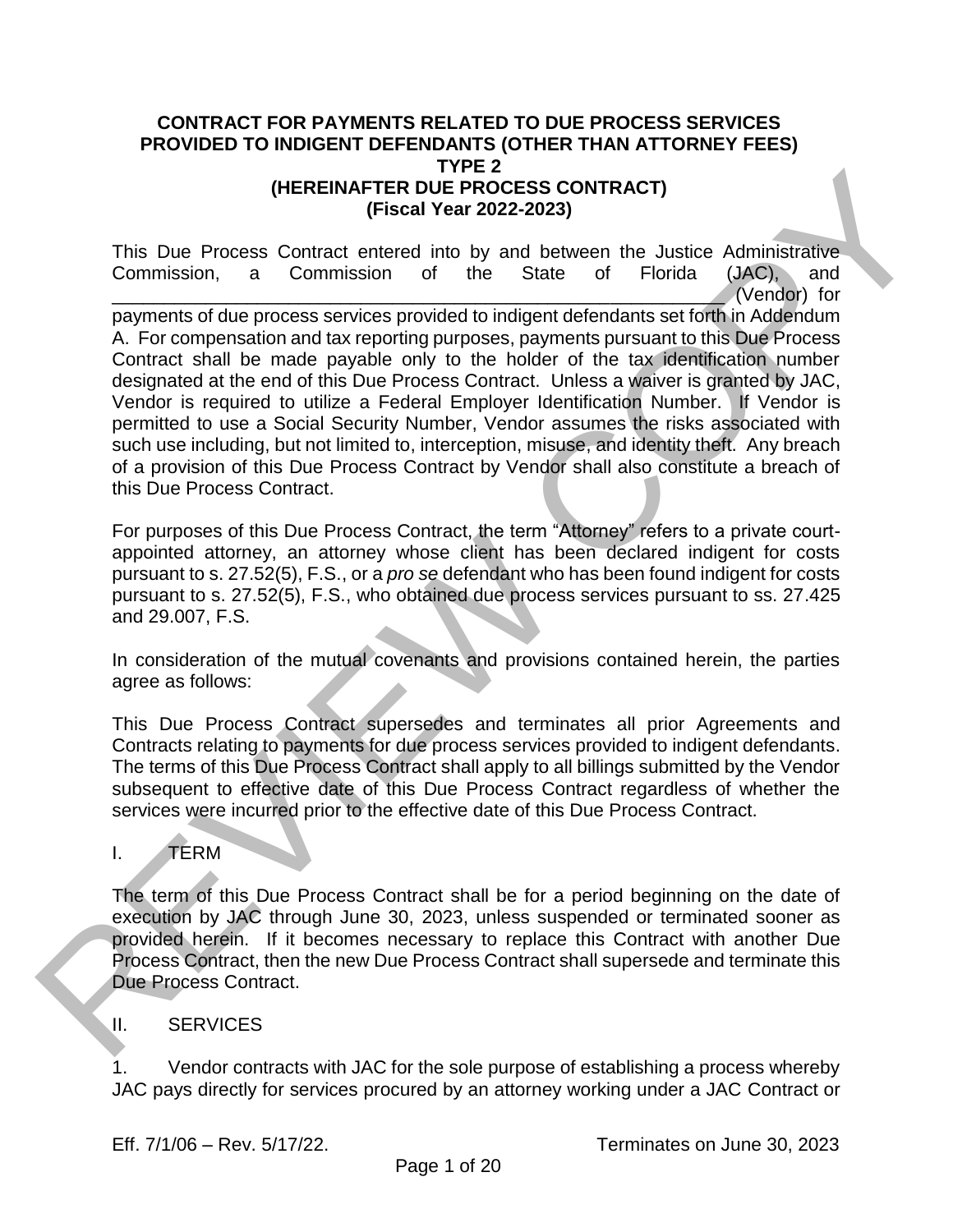where a court has entered an order on behalf of a *pro se* person. Any indigent person is deemed to be the client of Attorney. The contractual relationship for services under this Due Process Contract is between Attorney and Vendor. Vendor acknowledges and agrees that due process costs are the sole responsibility of Attorney. JAC is not privy to any agreement or contract between Attorney and Vendor. Attorney and Vendor shall attempt to resolve any dispute between Attorney and Vendor without JAC intervention.

2. JAC, as a courtesy to Attorney and Vendor, and at the discretion of JAC, may make payment directly to any Vendor who has executed a contract with JAC. Payment by JAC directly or by reimbursement to Attorney for due process services shall only be made if the billing procedures and rates sought are in compliance with Florida Statutes, applicable court orders, Administrative Orders, this Due Process Contract, and JAC Policies and Procedures.

3. If Vendor fails to comply with the requirements of this Due Process Contract and JAC Policies and Procedures, JAC may terminate this Due Process Contract. If JAC terminates this Due Process Contract, then Vendor will no longer be allowed to obtain payment from JAC directly for due process services.

4. If Attorney engages Vendor at rates in excess of the Established Rates (as defined herein), or in excess of higher rates specifically authorized by written court order, Attorney shall be subject to absorbing the difference between the applicable Established Rates or rates authorized by court order, and the rates billed by Vendor. Under such circumstances, Attorney must pay Vendor directly, and Vendor may not seek or accept payment under this Due Process Contract. JAC is entitled to notice and an opportunity to be heard prior to any court authorizing rates higher than the Established Rates.

5. Absent an order expressly authorizing rates in excess of the Established Rates, JAC will only pay or reimburse for due process services at the Established Rates. If Attorney procures services at a higher rate, Attorney is solely responsible for paying the difference.

6. Vendor agrees that Attorney or Vendor will supply JAC with all necessary documentation required under this Due Process Contract and JAC Policies and Procedures for JAC to process for payment any direct billings from Vendor. Vendor agrees to respond to any billing audit deficiency related to a Vendor billing within thirty (30) days of receipt of a billing audit deficiency. The failure to provide necessary documentation required for payment of Vendor may result in JAC withdrawing the privilege of JAC making direct payment to Vendor. If Attorney or Vendor fails to respond to a billing audit deficiency or fails to provide necessary documentation within a reasonable period of time, then JAC may take appropriate action including, but not limited to, rejecting the bill for payment, issuing a letter of objection to payment, or paying the amount established by law or applicable court order. Use Process Contract is networking in a vendor from the minimal and the contract is networking and the statistical and the properties of the statistical and the statistical and the statistical and the statistical and the s

7. Vendor acknowledges and agrees that due process costs are the sole responsibility of Attorney. JAC is not privy to any agreement or contract between Attorney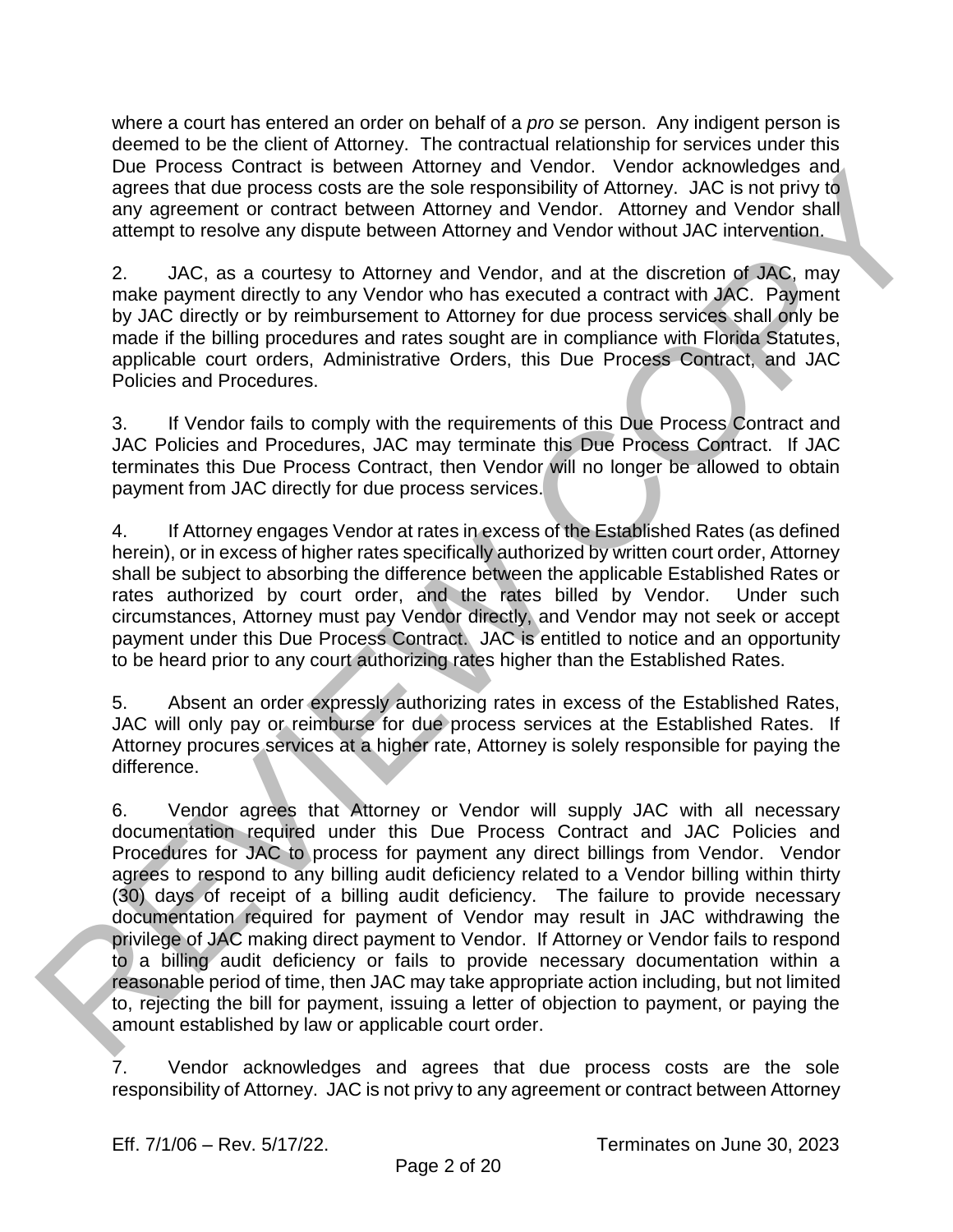and Vendor and in no way accepts responsibility or liability for quality of service, terms and conditions, or any other aspects of any agreement or contract between Attorney and Vendor.

8. JAC will not pay for any transcript that is not authorized by court order. The court order must be attached to the bill for said transcripts. Attorney must provide the court reporter with a copy of the order of appointment and the order authorizing the transcript. Upon receipt of a completed invoice from a court reporter, Attorney shall promptly review, sign, and forward the invoice to JAC for any bill in which JAC will directly pay the court reporter. Absent exigent circumstances, Attorney shall not seek approval for transcription of a deposition or hearing before the deposition or hearing has occurred. In determining the number of pages to be billed, JAC will pay for a title page; index, appearance and/or contents page(s); the transcription of the testimony of the proceeding or deposition; one errata sheet for a deponent or witness; and necessary court reporter certification page(s) at the conclusion of the transcript. JAC will not pay for any pages containing word indexes, summaries, or similar information unless specifically required by court rule. All transcripts must comply with the minimum formatting requirements set forth in Florida Rule of General Practice and Judicial Administration 2.535(f). If Vendor provides a physical copy of a transcript, Vendor shall provide an electronic copy without additional charge. JAC will not pay any additional fees for a court reporter to provide an electronic copy of a transcript. set of the must be eathered to the bill kin single than is not authorized by court order. The court<br>order must be earthed to the bill kin single transfers. Afterture, must provide the record<br>reporter with a copy of the che

9. JAC may pay for the cost of preparing a transcript of a deposition only if Attorney secures an order from the court finding that preparation of the transcript is necessary, in which case JAC may pay for one (1) original and one (1) copy only. The order should reflect the name of each witness and date of the deposition to be transcribed.

10. JAC may pay for the cost of one (1) original transcript of any deposition, hearing, or other proceeding. Any other payment for a transcript of that same deposition, hearing, or other proceeding, regardless of whether the transcript is an additional original transcript or a copy, shall be at the rate paid for a copy of a transcript. This subparagraph applies regardless of which state agency or other person or entity pays for the first original transcript. JAC pays rates for regular delivery (10 business days) unless Attorney has filed a motion justifying expedited rates and the court has entered an order authorizing expedited rates.

11. Any private investigator providing services in Florida must be licensed pursuant to Florida law. JAC is not authorized to pay for any private investigator services provided in Florida by a person not properly licensed pursuant to Florida law.

12. The role of a private investigator is limited to providing investigative services such as locating and interviewing witnesses; locating and securing documents and other evidence relevant to the case; performing background checks; and researching any other factual issues relevant to the case such as credibility and character of witnesses. Where private service of process is authorized, an investigator can also serve subpoenas on ordinary non-law enforcement witnesses; however, the investigator can only bill the flat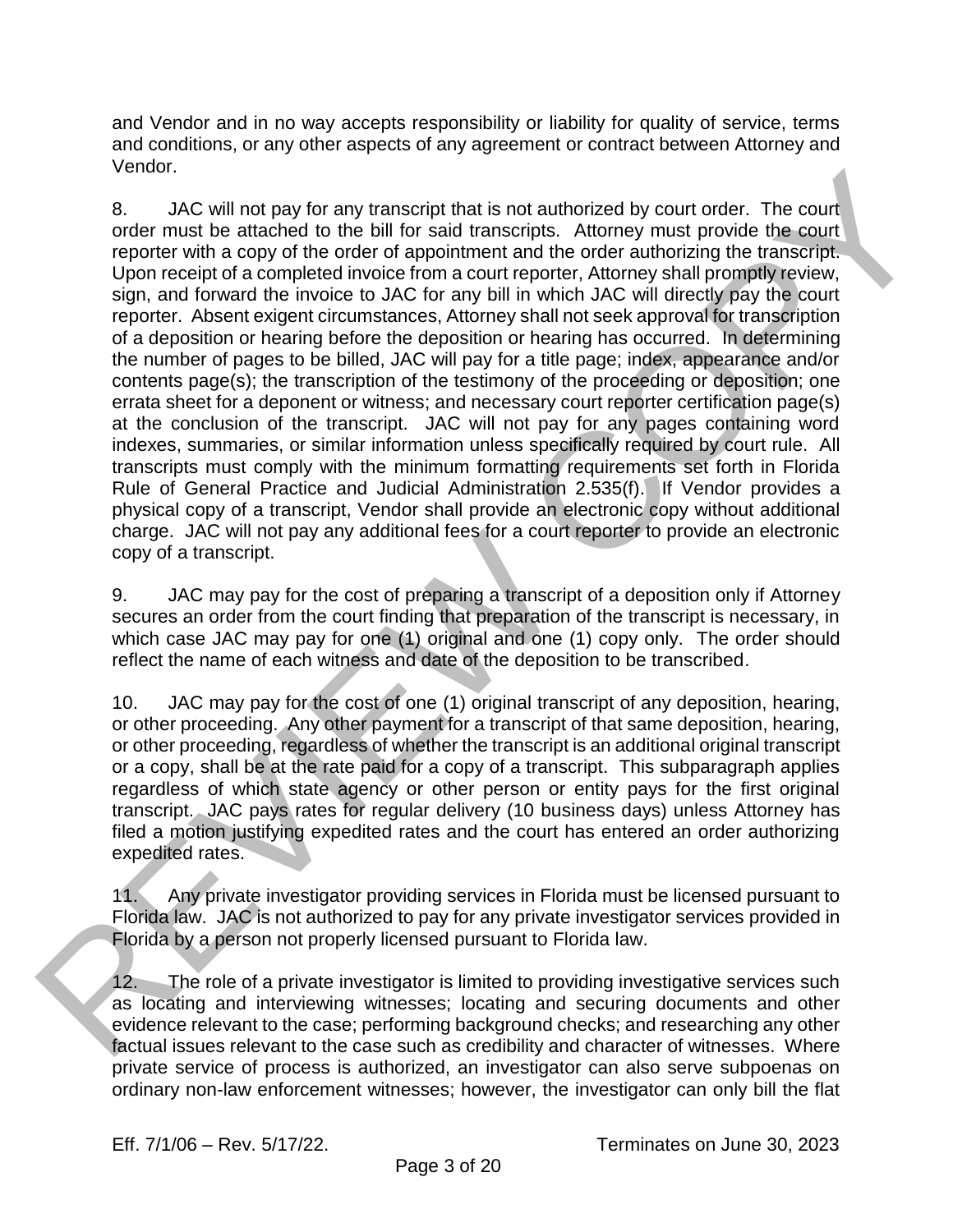rates applicable for private service of process regardless of the amount of time spent serving the subpoena. An investigator is not a substitute for a paralegal or secretary and cannot be used to perform administrative tasks including, but not limited to, retrieving discovery from the state attorney; copying documents from a court file; delivering materials to the defendant; or any other tasks of a paralegal or secretarial nature. If multiple investigators are employed on a case, only one investigator should be assigned or compensated for any particular task. Also, JAC shall only compensate a single investigator for attendance at meetings with Attorney or other members of the defense team regardless of the number of investigators that attend the meeting. JAC will not pay for any time related to training investigators or investigator interns. An investigator shall bill for investigative services only when (1) more than \$500 in unpaid services has accrued for a case or (2) the investigator has concluded services in that case. If an investigator accepts cases for a circuit outside the location of the investigator's office, the investigator cannot seek reimbursement for travel time, mileage, lodging or other travel expenses to travel to the circuit of the case absent specific authorization from the court. An investigator waives the right to seek travel time, mileage or other travel expenses to travel to the circuit of a case absent a showing that there were no local investigators available to accept appointment to the case. A private investigator providing services on a case shall not provide expert or mitigation specialist services on the same case. dianon to the test of performal mannistrative tasks including, but not limited to, territomic and covid-<br>indianon of the state incomes control of the control manning and the control manning materials to the detection of ex

13. Service of process upon witnesses shall be through the sheriff unless the sheriff is unable or unavailable to provide service of process. Under s. 57.081, F.S., the sheriff is available to provide service of process without prepayment in cases involving indigent persons. The sheriff shall be used to serve in-county law enforcement absent exceptional circumstances. In order to use a private process server, Attorney must serve a motion setting forth the exceptional circumstances requiring use of a private process server upon JAC.

14. Pursuant to s. 28.345, F.S., private court-appointed counsel is exempt from all court-related fees and charges assessed by the clerks of circuit courts. As delineated in s. 57.081, F.S., an indigent person shall receive the services of the courts, sheriffs, and clerks, with respect to pending proceedings, despite his or her present inability to pay for these services including filing fees; service of process; certified copies of orders or final judgments; a single photocopy of any court pleading, record, or instrument filed with the clerk; examining fees; mediation services and fees; subpoena fees and services; service charges for collecting and disbursing funds; and any other cost or service arising out of pending litigation. Attorney is responsible for ensuring compliance with the terms of ss. 28.345 and 57.081, F.S., including, but not limited to: (1) providing necessary documentation to the clerk or sheriff; and (2) filing appropriate motions with the trial court to obtain such services pursuant to the exemption or without prepayment. JAC shall not reimburse Vendor for charges paid to the court, the sheriff, or the clerk, in relation to services for which Attorney was statutorily exempt pursuant to s. 28.345, F.S., or the indigent client was entitled to receive without prepayment pursuant to s. 57.081, F.S.

15. For interpreting services, JAC is responsible for services provided outside the court such as depositions and witness interviews. JAC is not responsible for payment of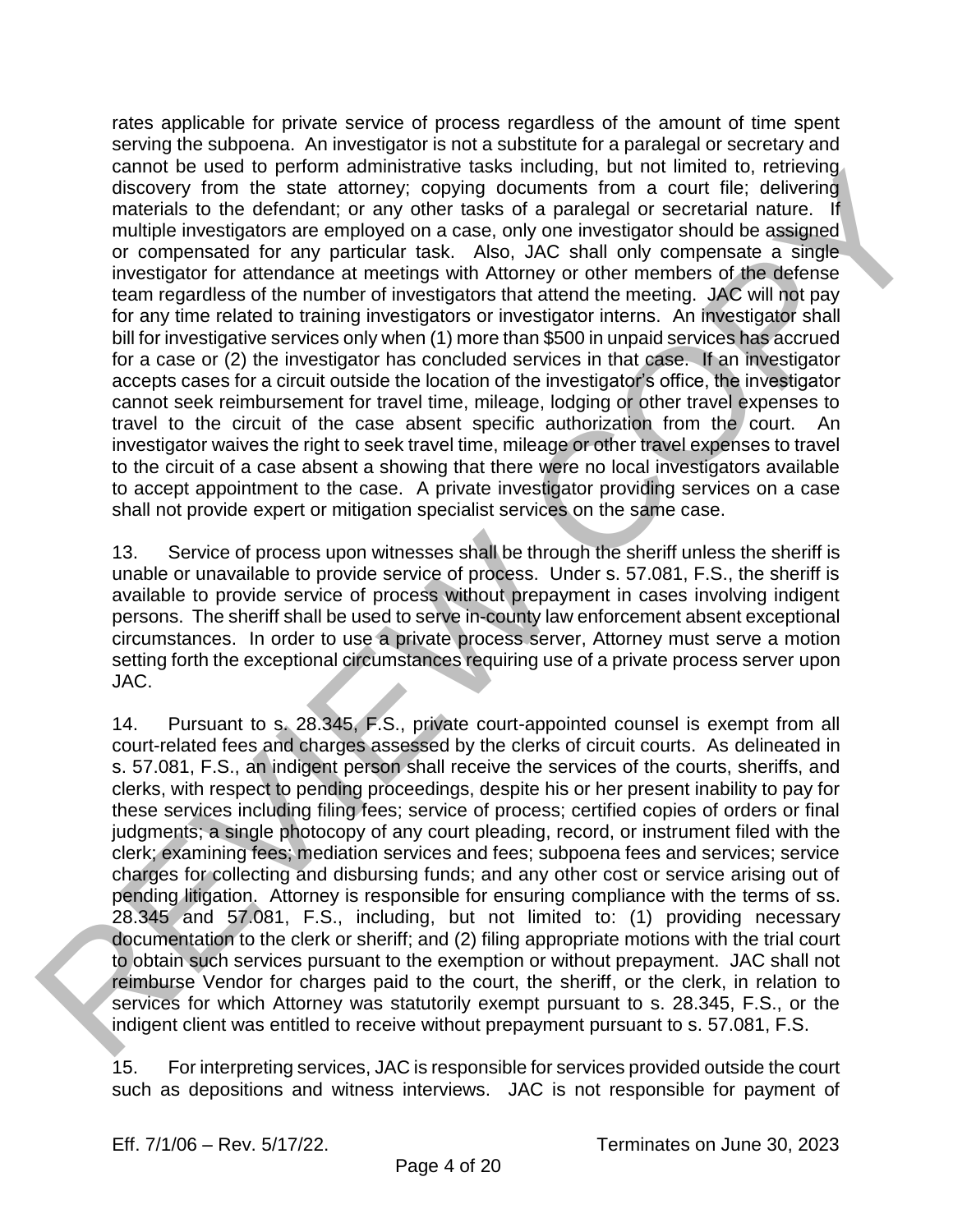interpreting services provided in court or at other judicial proceedings such as grand jury proceedings and proceedings before a general magistrate.

16. Attorney is not permitted to obtain due process services for his or her courtappointed or indigent for costs clients from a due process vendor or other business entity of which Attorney or Attorney's parent, spouse, child, or sibling, is an officer, partner, director, or proprietor or in which Attorney or Attorney's parent, spouse, child, or sibling, or any combination of them, has a material interest in any form whatsoever. Vendor shall not provide due process services to an attorney with whom Vendor shares any form of financial interest including, but not limited to, joint ownership of property. Vendor shall not share office space with an attorney with whom Vendor is providing due process services under this Contract. Attorney is not permitted to solicit or accept anything of value to Attorney, including a gift, loan, reward, promise of future employment, favor, or service, from Vendor or other business entity who provides due process services to Attorney's court-appointed or indigent for costs clients. Vendor shall not provide anything of value including, but not limited to, services, gifts, loans, or rewards to an attorney beyond the scope of the services performed under this contract as consideration for Vendor being retained by Attorney. Vendor specifically waives the right to any compensation for due process services in any form whatsoever where Attorney obtains services in violation of this subparagraph. 16. Alteney is not parmitted to obtain due process services for his or her court,<br>appointed at independent choses detects from a due probass cendos for this distinguished at the properties of the control internal distingui

17. Vendor agrees not to pay, offer or give anything of value to Attorney, including a gift, loan, reward, promise of future employment, favor, or service, as consideration or other remuneration for providing services in court-appointed or indigent for costs cases. Vendor shall not solicit or accept anything of value to Vendor, including a gift, loan, reward, promise of future employment, favor, or service, from an attorney with whom Vendor is providing due process services under this Contract other than compensation for providing due process services. Vendor specifically waives the right to any compensation for due process services in any form whatsoever where Vendor has acted in violation of this subparagraph.

18. Vendor or Vendor's firm shall own, possess, or have routine access to a computer, a printer, and a scanner. Vendor shall have internet access and an email account capable of receiving correspondence from JAC.

19. JAC provides a secure website, *MyJAC*, through which Vendor and any authorized representative(s) may track billings, submit billings, and execute contracts with JAC. Vendor is responsible for registering an account on *MyJAC*. Vendor will only allow persons authorized by Vendor to have access to the Vendor's *MyJAC* account. Vendor is liable for the actions of any authorized persons as if Vendor had performed the action personally including, but not limited to, submitting or signing documents on behalf of Vendor. Vendor has the sole responsibility for taking action necessary to maintain security of Vendor's *MyJAC* account on the secure website including, but not limited to, changing passwords for that account if an authorized person leaves Vendor's employ. For security purposes, Vendor grants JAC the authority to collect client internet protocol (IP) addresses and browser information when Vendor logs onto *MyJAC*.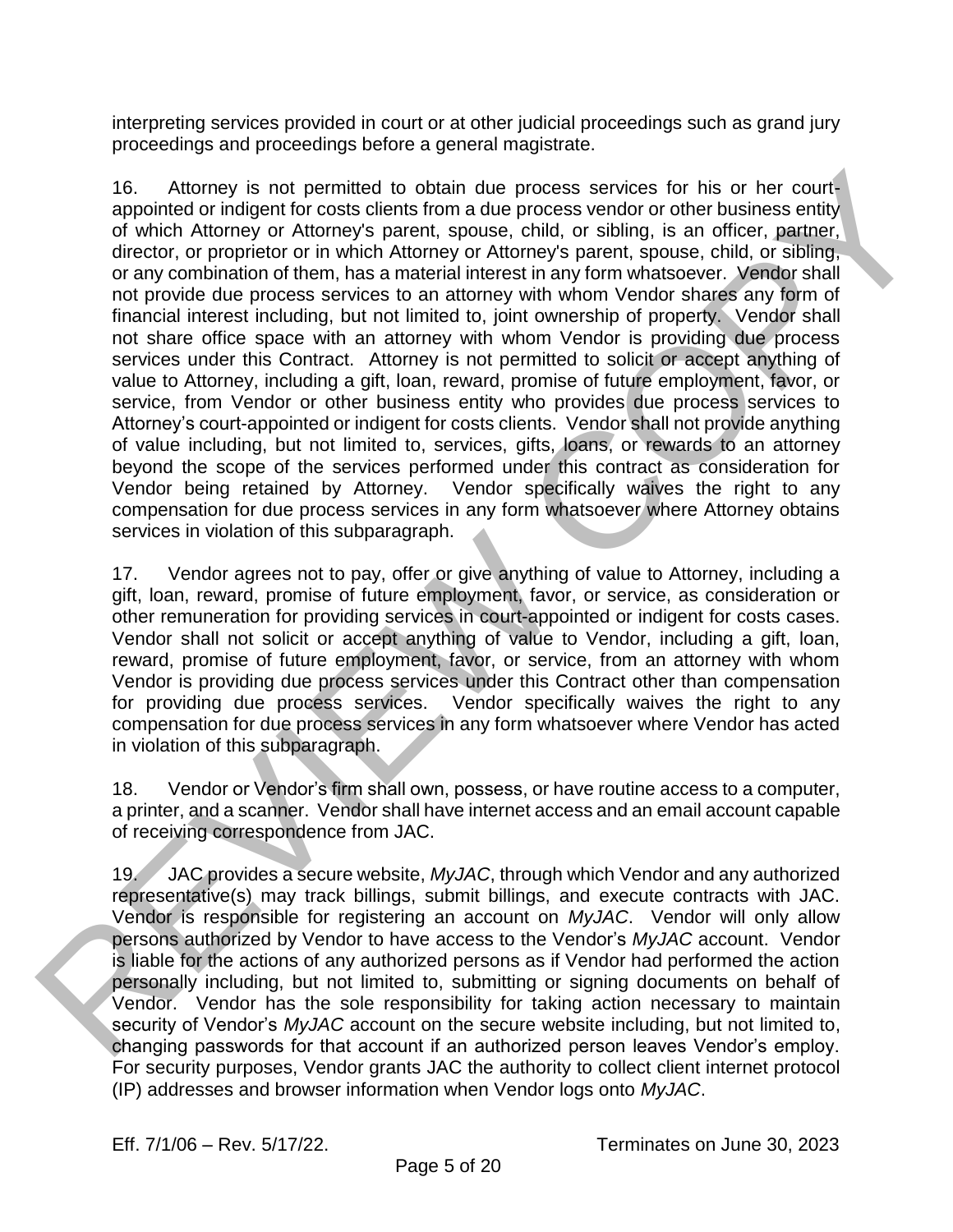20. Vendor shall submit any billing for payment of due process costs through the Online Billing Submission system located on *MyJAC* (JAC's secure website). Vendor shall use a unique invoice number for each billing submitted to JAC.

#### III. COMPENSATION

1. Vendor shall be paid in accordance with the compensation rates established by law unless there is a court order specifically directing otherwise. Vendor affirmatively waives the right to seek compensation through JAC in excess of the Established Rates absent a specific court order authorizing a higher rate. In the absence of a court order authorizing a higher rate, if Vendor bills in excess of the Established Rates, Vendor authorizes JAC to correct the billing to comport with the Established Rates and will hold JAC harmless for any correction to adjust the billing to comport with the Established Rates.

2. Pursuant to ss. 27.425 and 27.5305, F.S., the rates for due process services are established annually in the General Appropriations Act. When there are no established rates for a due process service in a circuit, JAC relies on the rates recommended by the Indigent Services Advisory Board, as set forth in JAC Policies and Procedures, for guidance. For purposes of this Due Process Contract, the phrase "Established Rates" is defined as the rates established annually in the General Appropriations Act. The Established Rates are subject to change and may be amended from time to time during the course of this Due Process Contract. It is Vendor's responsibility to remain informed of changes and amendments to the Established Rates. The Established Rates shall be posted on JAC's website at Unine suings submits and whole to the profession anyone. Using a share we call that a server of the same of the same of the same of the control of the same of the same of the same of the same of the same of the same of the

#### https://www.justiceadmin.org/court\_app\_counsel/formsandrates.aspx#rates.

3. Any order authorizing the expenditure of due process costs must list the service to be provided, the compensation rate for the due process vendors where the rate sought exceeds the Established Rates and a maximum amount authorized. Any order not containing this information is not sufficient for payment purposes.

4. Any court order authorizing compensation rates in excess of the Established Rates must also find that Attorney made diligent efforts to obtain the due process services at the Established Rates.

5. JAC shall have standing to contest the authorization for any due process costs and the amount of said due process costs. Attorney shall have the burden to establish that the due process costs are reasonable and necessary to the defense of the case. In the event JAC was not given notice or an opportunity to be heard prior to the approval of said due process costs, JAC is entitled to have any order authorizing due process costs vacated.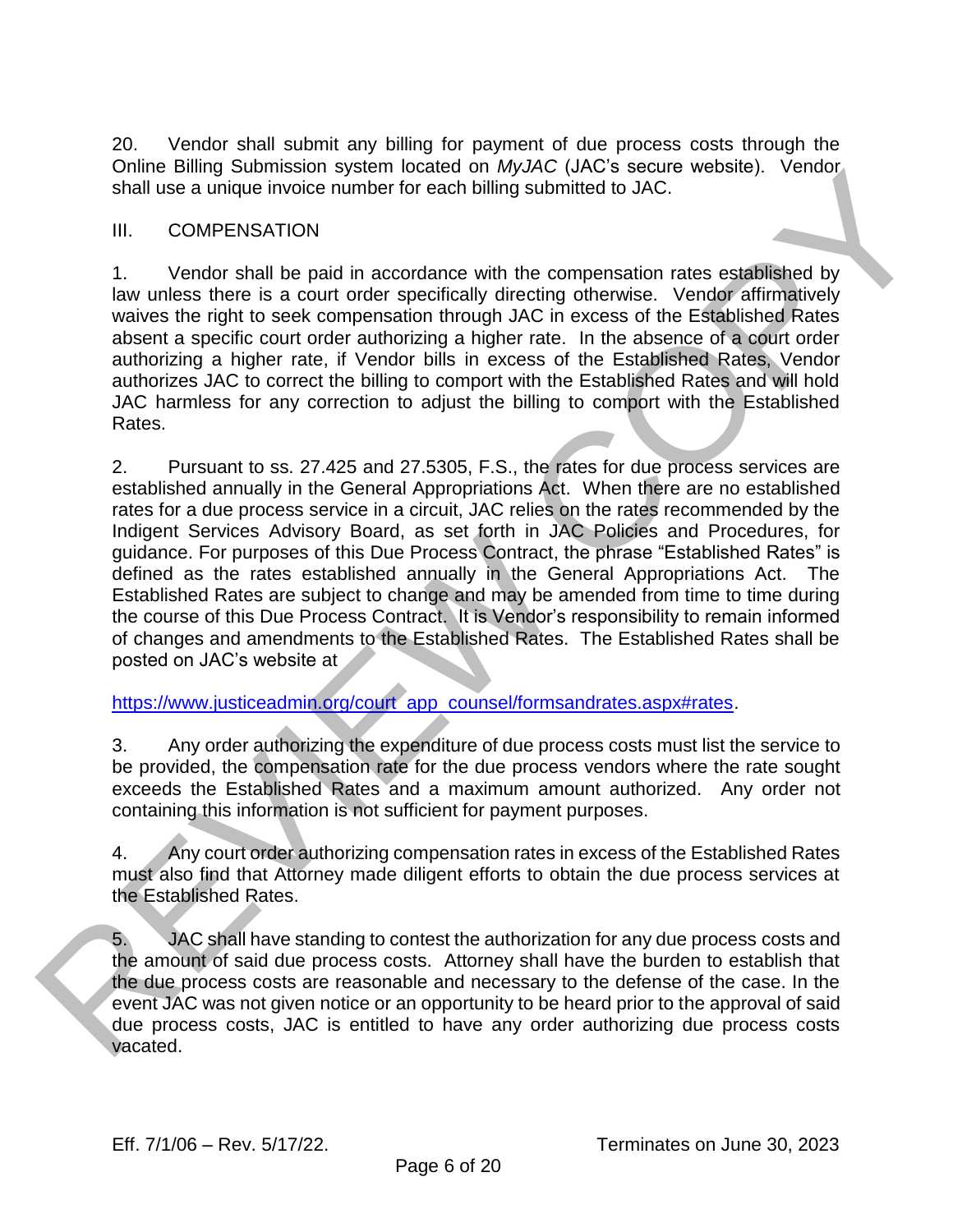6. Prior to providing any services, Vendor is responsible for verifying that the services are performed pursuant to a court order that meets the requirements of this Due Process Contract. Vendor shall notify Attorney before exhaustion of the amount authorized by prior order(s) for due process services.

7. Overpayments by JAC of vendor fees, costs, or expenses are subject to full recovery by JAC. The method of recovery is at the discretion of JAC and may include, but not be limited to, offsets against future payments, direct reimbursement of overpayment to JAC by Vendor, or any other remedies available to a creditor by law.

8. The State of Florida and JAC's performance and obligation to pay under this Due Process Contract are contingent upon an annual appropriation by the Legislature. Further, JAC's performance under this Due Process Contract is also contingent upon compliance by Vendor and Attorney with JAC Policies and Procedures.

9. Vendor shall hold JAC harmless from any and all liability which might arise from any dispute or litigation as a result of a payment by JAC or disputes with Attorney.

10. Vendor acknowledges that for purposes of calculating interest penalties, an invoice is not considered payable until it is properly billed to JAC. Attorney is responsible for reimbursement to JAC for any costs such as an interest charge, loss of prompt payment discount, or other costs or expenses to JAC due to delay in payment of a due process invoice attributable to Attorney's error. Attorney and Vendor shall attempt to resolve any dispute between them without JAC intervention. Contract. Venote frash nontrigival many certor extrainsion of the amount automced by<br>place rotatics) for due process savideos.<br>The crossing of the process savideo of the section of JAC and may include<br>but not be limited to

11. JAC shall only pay for actual services provided by Vendor that are reasonably necessary for the defense of the case. JAC has no responsibility for and will not pay for any cancellation fees or loss of business charges.

12. For Vendors with a place of business outside the State of Florida, JAC shall not pay any travel expenses including compensation for travel time unless there is a court order specifically finding there are no such due process vendors with appropriate skills or expertise available within the State of Florida. If Vendor lists a place of business within the State of Florida, Vendor waives reimbursement for travel expenses or travel time to travel to Florida absent extraordinary circumstances.

13. JAC shall not prepay or provide a retainer to Vendor. If Vendor requires prepayment or a retainer, Attorney must pay the amount and seek reimbursement only after Vendor has completed the services for which the prepayment or retainer was paid. Attorney shall only be reimbursed the amount necessary to compensate Vendor at the appropriate hourly rate irrespective of the amount of the retainer.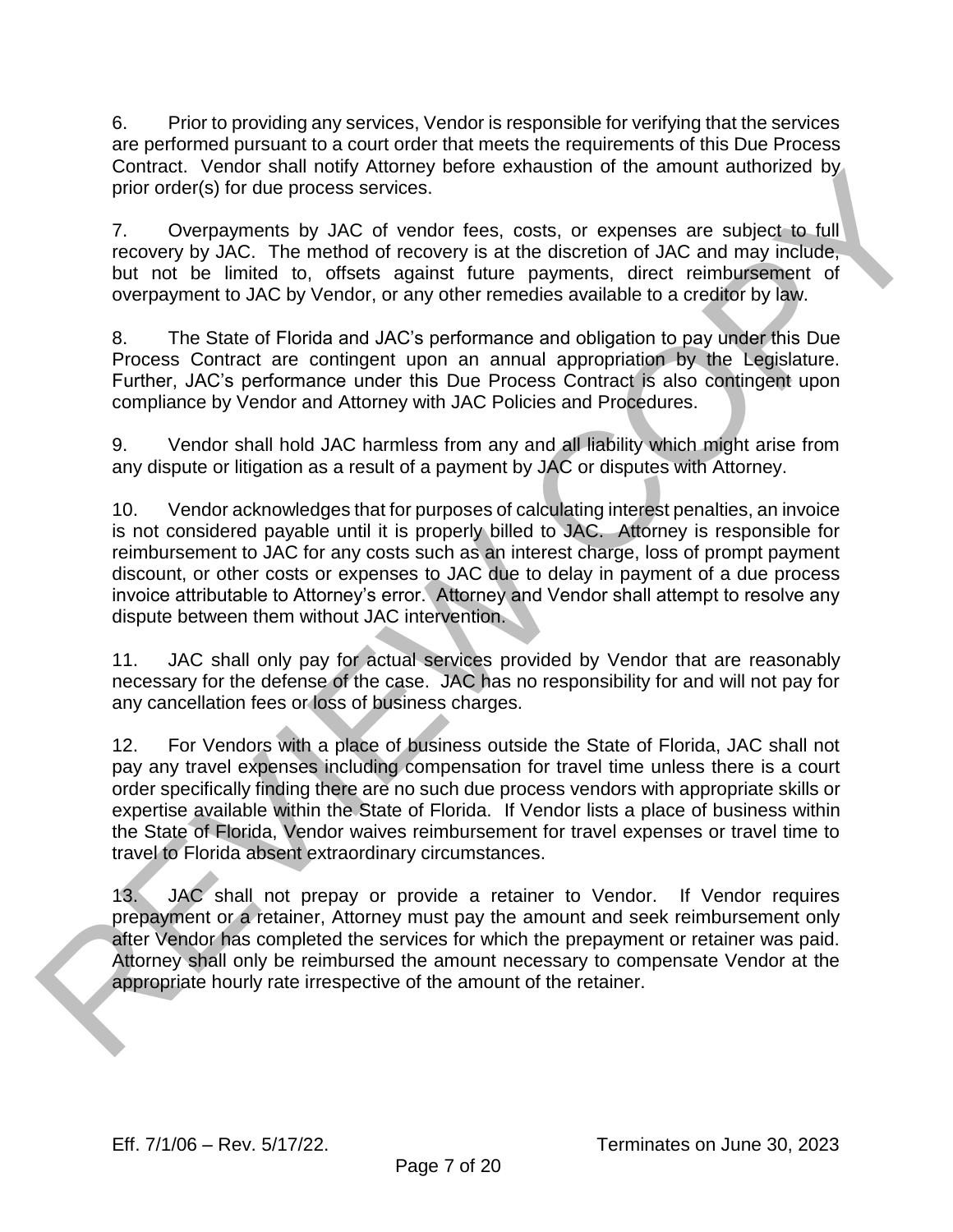## IV. OCCUPATIONAL AND PROFESSIONAL LICENSES

1. It shall be the sole responsibility of Vendor to comply with all applicable federal, state, county, and municipal statutes, ordinances, rules, and regulations in the performance of Vendor's obligations under agreement or contract with Attorney. Vendor certifies that Vendor has any occupational and professional licenses necessary to provide the services for which Vendor seeks compensation pursuant to this Due Process Contract.

2. If Vendor is providing services that require investigator licensing under Florida law, Vendor shall comply with the requirements to be licensed as an investigator. Vendor shall provide the investigative firm (A license) license and the private investigator license (C license) of the investigator contracting with JAC. If the private investigative firm employs more than one private investigator who will be providing services under the Due Process Contract, Vendor shall provide the private investigative license (C license) of the primary investigator for the firm. Vendor shall also provide the private investigator licenses (C and CC licenses) of all investigators who will be providing services under the Due Process Contract in the manner directed by JAC. It shall be Vendor's responsibility to update this information regularly as changes arise.

3. Vendor shall notify JAC of any change in status or information pertinent to the Due Process Contract including, but not limited to, qualifications, employment status, license status, acceptance of any employment or independent contractor relationship with a state agency, removal from a case, and contact information. JAC may suspend or terminate the Due Process Contract for failure to maintain vendor qualifications pursuant to Paragraph IX of the Due Process Contract.

## V. INDEPENDENT CONTRACTOR

1. This Due Process Contract is not intended to, and shall not be construed to, create the relationship of agent, servant, employee, partnership, joint venture, or association between JAC and Vendor. Vendor is, and shall at all times be, deemed an independent contractor and shall be wholly responsible for the manner in which Vendor performs the services for Attorney. Vendor exclusively assumes responsibility for the acts of Vendor's employees, agents, subcontractors, and all others acting at the direction of or on behalf of Vendor, as they relate to the services to be provided to Attorney or billing activities under this Due Process Contract. Vendor and Vendor's agents and employees shall not be entitled to any rights or privileges of employees of the State of Florida including, but not limited to, compensation insurance, malpractice insurance, and unemployment insurance as a result of this Due Process Contract. 1. It stall no the sole responsibility of vendor to comply with all applicable feelses.<br>
Statio, county, and municipal statius, ordinarios, rules, and regulations in the<br>
performance of Vendor's obligations under agreement

2. Vendor shall not indicate in its advertising, social media, website, or other commercial communications that it is a JAC approved vendor, a JAC certified vendor, employed by JAC, or other language suggesting that JAC endorses use of Vendor for services. JAC does not verify the professional qualifications of Vendor. It is the sole responsibility of the party using the services of Vendor to verify professional qualifications.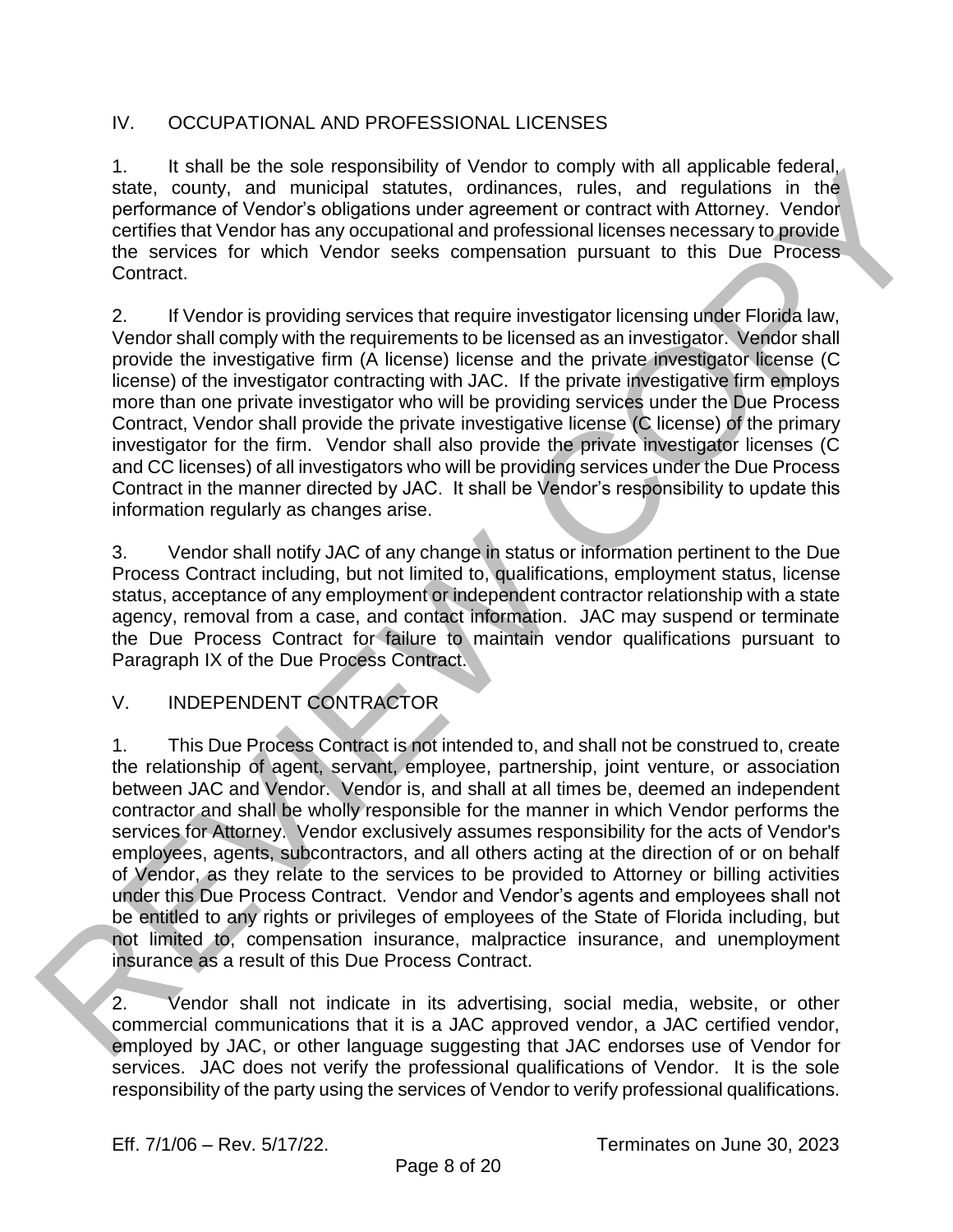If Vendor refers to JAC in its commercial communications, Vendor shall only indicate that it has a Due Process Contract authorizing direct payment for due process services through JAC.

VI. NO ASSIGNMENT

Vendor shall not delegate or assign this Due Process Contract or compensation owed to Vendor under this Due Process Contract.

#### VII. BILLING REQUIREMENTS FOR DUE PROCESS COSTS OTHER THAN ATTORNEY FEES

1. Attorney or Vendor shall submit to JAC all bills for due process costs within ninety (90) days after final disposition of the case. The filing of an appeal does not stay the time for submitting a bill relating to representation at the lower court level even if Attorney represents the Client on appeal. For any bill submitted to JAC more than ninety (90) days after final disposition, in accordance with s. 27.5304, F.S., the allowable due process costs shall be reduced by fifteen (15) percent. The reduction is a contractual penalty for failing to submit a bill in a timely fashion as required by s. 27.5304, F.S. A bill shall not be deemed submitted to JAC until all of the documents required under JAC Policies and Procedures have been received by JAC. mough JAC.<br>
VI. VO ARSIGNMENT<br>
VIEW AND ASSIGNMENT<br>
VIEW AND ASSIGNMENT<br>
VIEW ARS SIGNMENT<br>
VIEW ARS Due Process Contract.<br>
VIEW CHORE THIS Due Process Contract.<br>
VIEW ARTORNEY FEES<br>
1. Altromey or Vendor shall submit to

2. For cases for which disposition occurs on or after July 1, 2010, and where any bill is submitted to JAC more than one (1) year after final disposition, in accordance with s. 27.5304, F.S., the allowable due process costs shall be reduced by fifty (50) percent. The reduction is a contractual penalty for failing to submit a bill in a timely fashion as required by s. 27.5304, F.S. A bill shall not be deemed submitted to JAC until all of the documents required under JAC Policies and Procedures have been received by JAC.

3. For cases for which disposition occurs on or after July 1, 2010, and where any bill is submitted to JAC more than two (2) years after final disposition, in accordance with s. 27.5304, F.S., the allowable due process costs shall be reduced by seventy-five (75) percent. The reduction is a contractual penalty for failing to submit a bill in a timely fashion as required by s. 27.5304, F.S. A bill shall not be deemed submitted to JAC until all of the documents required under JAC Policies and Procedures have been received by JAC.

4. For purposes of this Due Process Contract, the term "disposition" means:

At the trial court level, that the court has entered a final appealable judgment, unless rendition of judgment is stayed by the filing of a timely motion for rehearing, motion to withdraw plea, motion for a new trial, or other motion that stays rendition for appellate purposes. The filing of a notice of appeal does not stay the time for submission of an intended billing. If rendition of judgment is stayed by the filing of a timely motion, the case will be deemed to have reached disposition on the date of the resolution of the motion.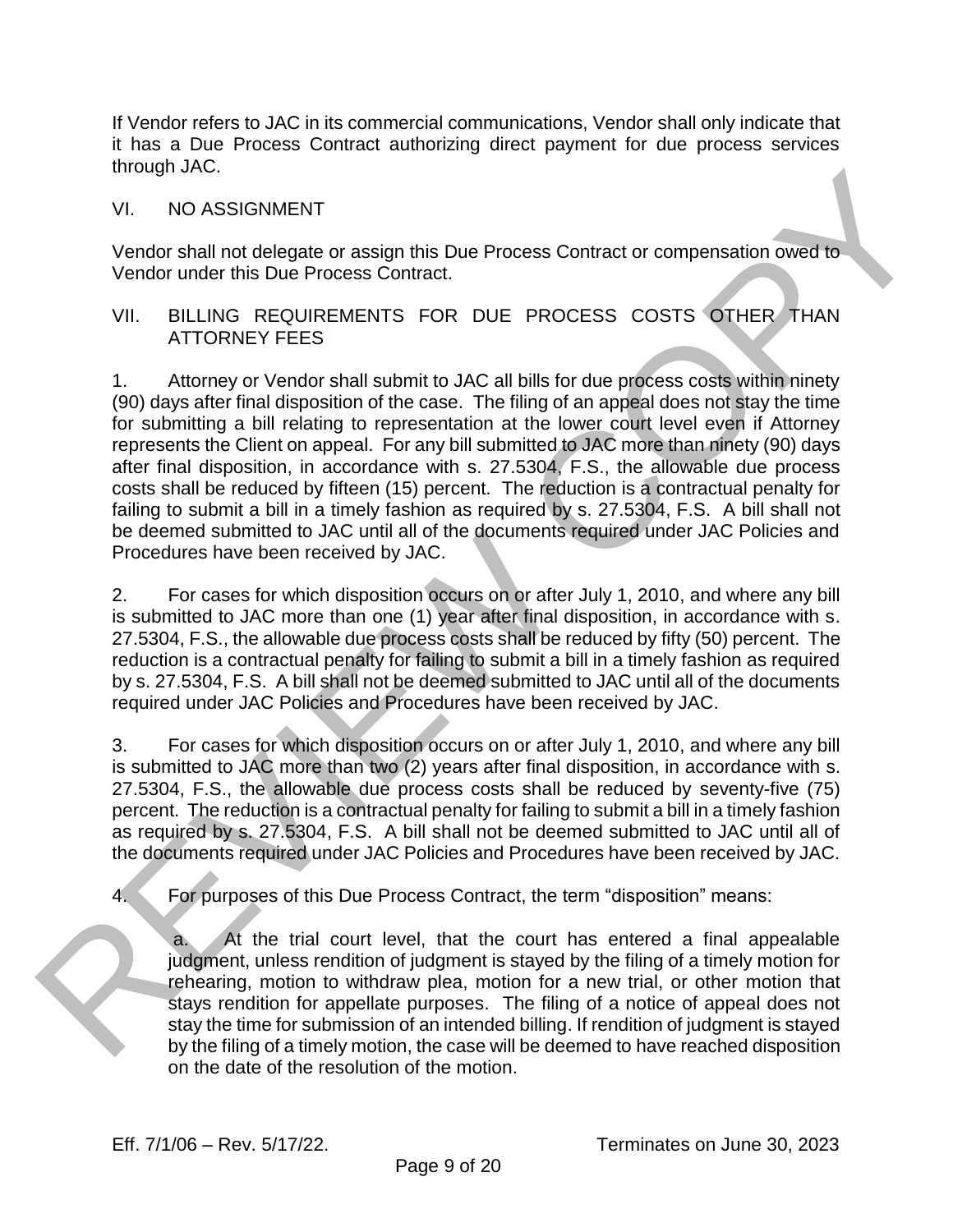b. At the appellate court level, that the court has issued its mandate.

5. Vendor shall comply with all the requirements of this Due Process Contract, Florida Statutes, local Administrative Orders, JAC Policies and Procedures, and applicable court orders, and shall submit requests for compensation on applicable JAC forms to obtain compensation for services rendered pursuant to this Due Process Contract. The JAC Policies and Procedures are incorporated into this Due Process Contract by reference and can be found on JAC's website at

https://www.justiceadmin.org/FAQ/index.aspx?faqview=0#PP.

Vendor agrees to be bound by JAC Policies and Procedures in effect on the effective date of this Due Process Contract and as they may be amended from time to time during the course of this Due Process Contract. It is Vendor's sole responsibility to remain informed of changes and updates to JAC Policies and Procedures.

6. Invoices presented by Vendor shall be certified by Attorney assigned to the case. Vendor shall bill for all cases under one tax identification number. Vendor shall execute a new contract if Vendor changes its tax identification number or moves to a new firm. Any sharing of compensation with prior firms or future firms is the responsibility of Vendor.

7. Vendor's invoices for fees, costs, or related expenses shall be supported by documentation that includes, but is not limited to, the Order of Appointment if courtappointed counsel, or an Order of Determination of Indigent Status where the Client has been found indigent for costs.

8. All due process costs must be authorized by court order, unless the express terms of the Florida Statutes, the General Appropriations Act, or JAC Policies and Procedures specifically state prior court approval is not required. A copy of this order shall be attached to Vendor's invoice for payment.

9. In the event Vendor is seeking compensation rates in excess of the Established Rates, due process costs must always be authorized by a court order.

10. Vendor shall only bill in hours and tenths of hours, and services shall be listed in chronological order beginning with the date of procuring the services. Vendor shall not bill for services in a single entry across multiple dates. Vendor shall not bill for more than 10 hours on a single date or more than 50 hours in a calendar week for services provided by a single person without providing an explanation justifying those hours. The explanation must include the total number of hours billed or to be billed across all cases and an explanation of the particularized need to work these additional hours. Vendor is solely responsible for tracking the number of hours worked by Vendor or Vendor's employees across all cases billed through JAC. 3. Vendor stati column inter legiurements of this User Procedures Contract, Pinnis Contractive [O](https://www.justiceadmin.org/FAQ/index.aspx?faqview=0#PP)rders, JAC Policies and Procedures. Stati displacable court<br>crides, local Administrative Orders, JAC Policies and Procedures.

11. Vendor shall provide detailed invoicing for each service or activity listed on the invoice, including, but not limited to, the date of service, the increment of time associated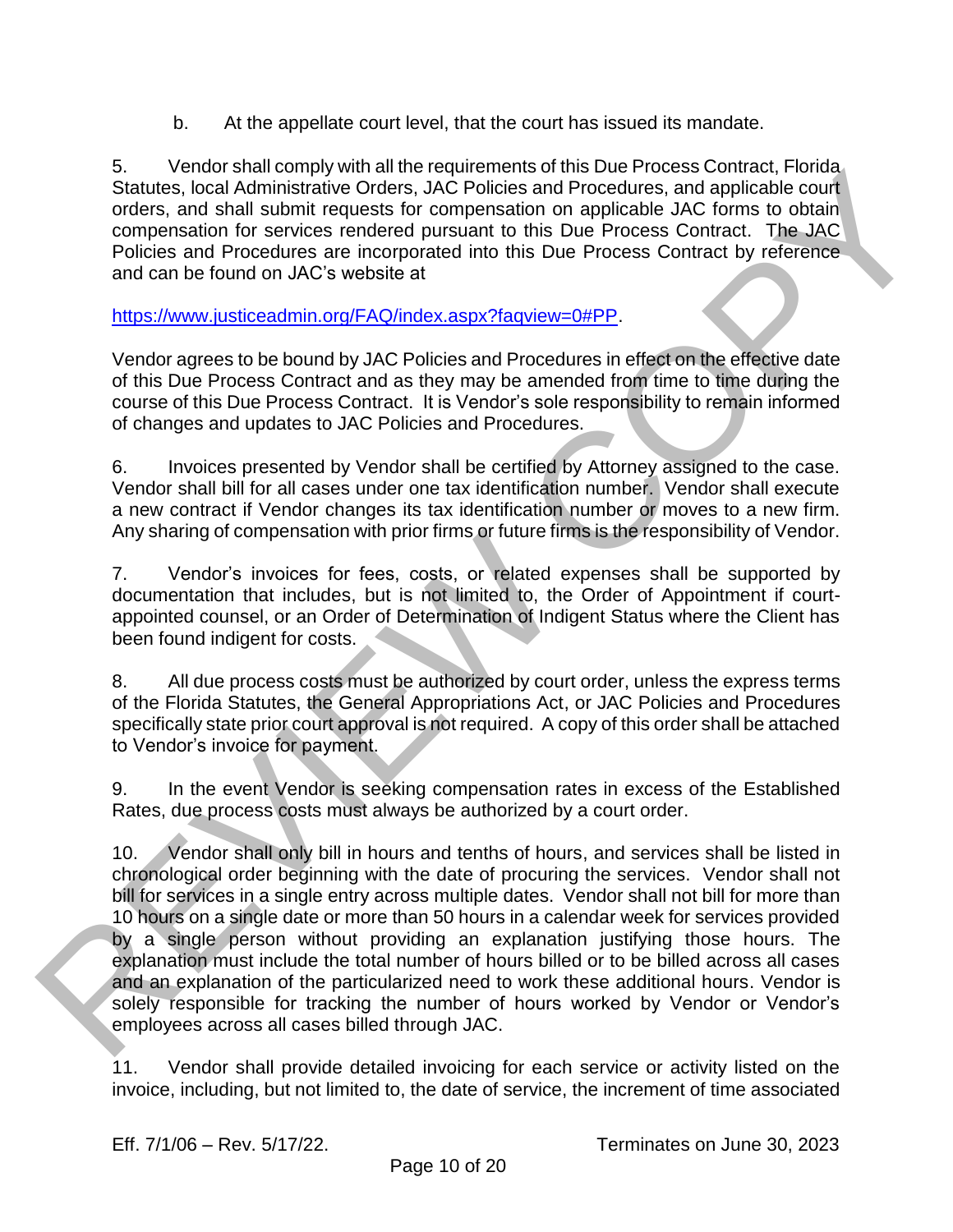with the service or activity, the identification of documents and materials, the number of pages, and the names of deponents and witnesses interviewed, as applicable. The hourly statement shall include a single entry for each date billed. Vendor shall bill the actual amount of time spent on each date billed rounded to the nearest tenth of an hour. When Vendor includes multiple services in a single entry, the amount of time attributable to each service shall be indicated in the description of the services.

12. Vendor shall neither seek nor accept payment for a billing before JAC has completed review of a properly presented invoice. The JAC billing audit deficiency is an instrument used to convey that a billing is deficient and does not serve as JAC's letter of objection or no objection to billing submitted by the Vendor.

13. Vendor agrees to not object or otherwise contest any request by JAC to appear remotely by telephonic or electronic means at any hearing or other judicial proceeding related to due process costs or other reimbursable expenses.

14. Vendor shall be familiar with the statutory and contractual requirements for submission of billings to JAC. It is Vendor's and Attorney's responsibility to verify that all necessary documentation required for payment of a billing is submitted to JAC prior to or with the initial submission of a billing. Vendor is also responsible for submitting the billing in an amount consistent with contractual and statutory requirements. Repeated failures to submit billings that comport with statutory and contractual requirements constitute good cause for JAC to terminate this Due Process Contract. statement shall metalled s altern empty for each other bitted. Ventors frail bit in the actual<br>sharp of the spanning and the bit in the chemical control of the announcing the metalled bit of the statement of the statement

15. Any response to a billing audit deficiency shall be submitted via *MyJAC*. Vendor shall not send more than one electronic copy of any document to JAC. Prior to resubmitting any document, Vendor shall verify that JAC has not received the document. Absent exigent circumstances, Vendor shall not provide any document to JAC via facsimile without prior consent.

16. Any letter of objection or no objection, or audit deficiency notice shall expire one year from the date of issuance. If Attorney or Vendor fails to act on the letter or notice within one year of issuance, the billing shall be deemed abandoned without further notice.

17. An investigator, mitigation specialist, or expert shall bill for services only when (1) more than \$500 in unpaid services has accrued for a case or (2) the investigator, mitigation specialist, or expert has concluded services in that case.

VIII. RECORD RETENTION/AUDIT/PUBLIC RECORDS

1. Vendor shall keep contemporaneous detailed records to enable JAC to verify all costs, expenses, and vendor's time expended providing services. The records shall include supporting documentation necessary to adequately evaluate and substantiate payments made under this Due Process Contract. JAC Policies and Procedures set forth the general requirements for supporting documentation. If providing services billed on an hourly basis, Vendor shall maintain appropriate documentation, including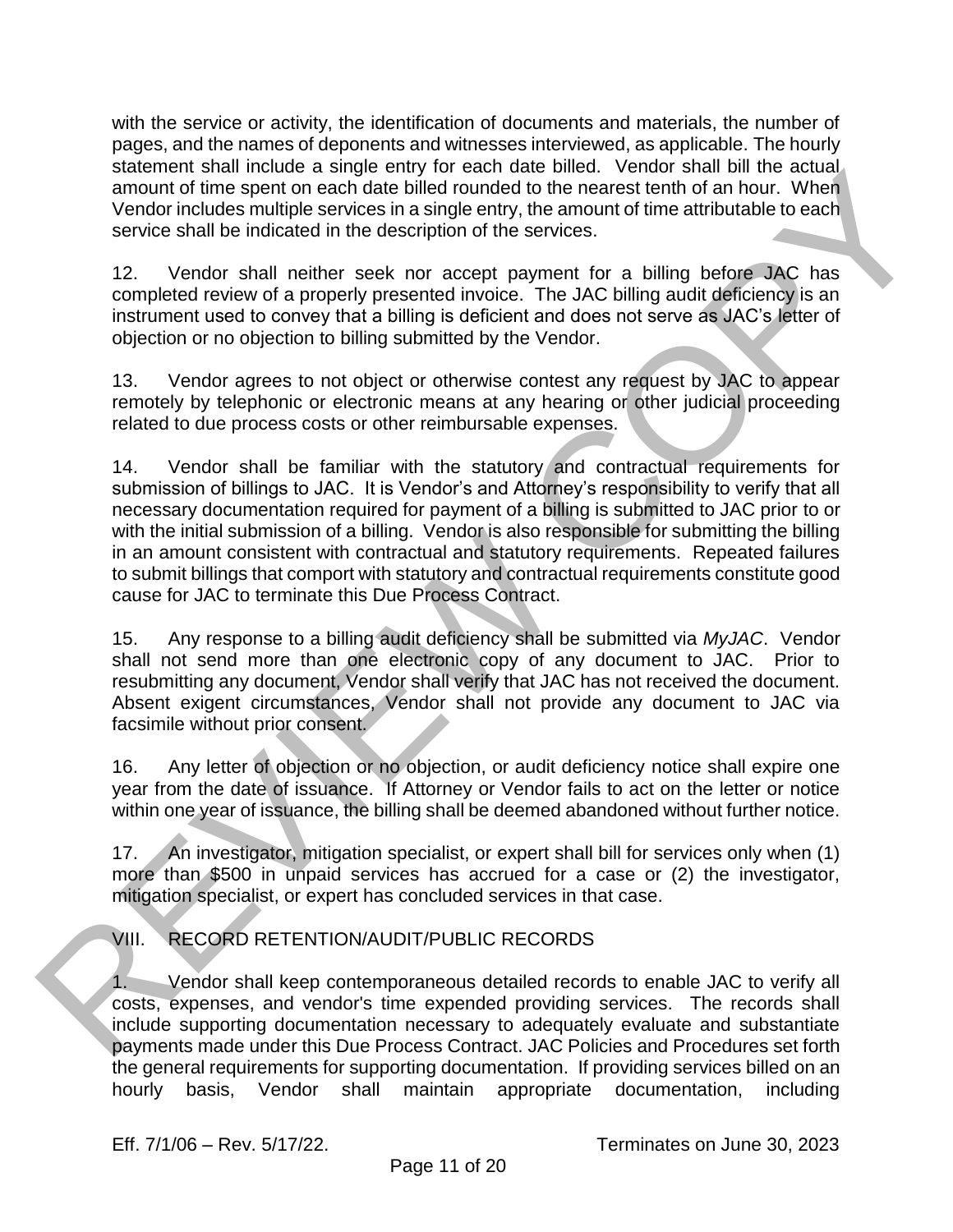contemporaneous and detailed hourly accounting of time spent providing services to Attorney.

2. These records and documents are subject to review by JAC, subject to the attorney-client privilege and work-product privilege. Vendor and Attorney may redact information from the records and documents only to the extent necessary to comply with the privilege.

3. Vendor shall maintain the records and documents in a manner that enables Vendor and Attorney to redact information subject to a privilege in order to facilitate and not impede JAC's review of the records and documents.

4. Upon JAC's issuance of a notice of inspection of records and documents as to one or more particular case(s), Vendor shall deliver to JAC, or a designated agent, copies of any and all contemporaneous billing records related to the case(s) within a reasonable period of time. This time period shall not exceed thirty (30) days unless an extension is granted by JAC in writing. Vendor's failure to provide the contemporaneous billing records within a reasonable period of time shall be deemed a refusal to allow JAC to inspect the contemporaneous billing records.

5. Vendor agrees to retain ,provide, and/or make available for inspection and audit at Vendor's place of business, upon reasonable notice, all books, statements, ledgers, and other financial records relating to services under this Due Process Contract for a period of five (5) years from the date of final disposition or date of payment, whichever is later, or until all federal or state audits that may relate to each payment are complete for the applicable fiscal year, whichever is later, unless ordered sealed by the court. This requirement applies to JAC and other state entities with authority to audit or review Vendor's records including, but not limited to, the Auditor General and the Office of Fiscal Integrity. For purposes of this subparagraph, fourteen (14) days' notice shall be deemed reasonable notice. The failure to allow JAC to inspect such records upon reasonable notice shall be deemed a refusal to allow JAC to inspect those records as to any unpaid case that was pending as of the date of the inspection. 2. Those records and decuments are subject to review by JAC, subject to the<br>alternoy-elemb private and volve-product privately. Vender and Alternoy means<br>in the method in the records and decuments only to the extent meteor

6. The refusal to allow JAC to inspect contemporaneous records as provided herein is a material breach of this Due Process Contract.

7. JAC retains the authority to inspect Vendor's contemporaneous detailed records even after JAC has made payment. Upon conducting a post-payment review within five (5) years of payment, if JAC determines Vendor has failed to maintain contemporaneous detailed records supporting payments, Vendor shall be liable for repaying JAC any amounts that cannot be substantiated notwithstanding any court order approving payment. Any payment for due process costs or related expenses not supported by contemporaneous detailed records is subject to full recovery by JAC. The method of recovery is at the discretion of JAC and may include, but not be limited to, offsets against future payments, direct reimbursement of overpayment to JAC by Vendor, or any other remedies available to a creditor by law.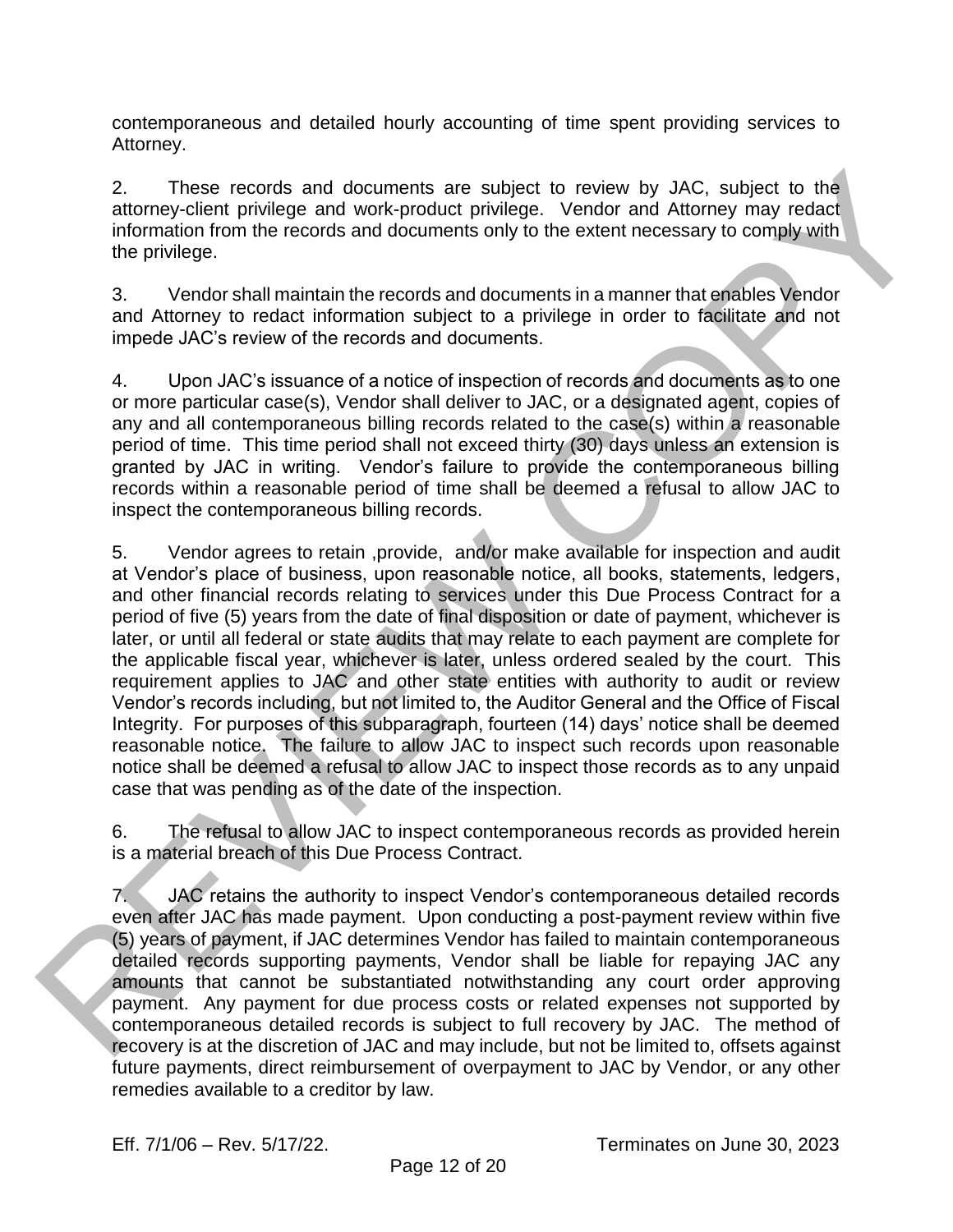8. Upon receipt of notice of inspection, audit, or any other form of review from JAC or other state or federal entity including but not limited to, the Auditor General or the Office of Fiscal Integrity, Vendor has a legal duty to preserve all records and information potentially relevant. Any questions Vendor may have as to the relevance of particular records should be resolved in favor of preservation and retention. Vendor must take every reasonable step to preserve all potentially relevant records until further notice. Vendor shall discontinue any and all data destruction or server backup recycling policies that may be employed on electronic data.

9. To the extent that Vendor's records constitute public records under Florida law, Vendor must comply with the requirements of Ch. 119, F.S., and other provisions of Florida law relating to public records. Vendor is solely liable for any fees or costs assessed against Vendor if Vendor fails to comply with a request for public records pursuant to Florida law. Vendor should consult with Attorney prior to disclosure of records to ascertain whether the records may be protected by the attorney-client privilege, work product privilege, or the principles set forth in Kight v. Dugger, 574 So. 2d 1066 (Fla. 1990), which concluded that files held in furtherance of representation of an indigent client are not public records. one's rate of reaction emotion of particular particular and the method of the method of the contract of the contract of the method of particular every reasonable stap to preserve all rotenting policing<br>the reaction point o

## IX. TERMINATION

1. JAC shall have the right to terminate this Due Process Contract immediately if, in its sole opinion, Vendor or Vendor's agents or employees fail to comply with the terms of this Due Process Contract. Such failure shall constitute a material breach of this Due Process Contract by Vendor. In the event of breach of duty in a case by Attorney, Attorney shall not be entitled to payment of Vendor fees, costs, and related expenses for work performed except by court order.

2. Upon thirty (30) days written notice, JAC or Vendor may without cause terminate this Due Process Contract.

3. Vendor is not eligible for direct payment by JAC in the event of termination of this Due Process Contract, unless JAC executes a new Due Process Contract with Vendor. If Vendor is retained in a case after termination of this Due Process Contract, Vendor shall not seek payment for fees, costs, or related expenses directly from JAC and shall not motion the court for the payment of same by JAC.

4. Prior to determining whether to terminate this Due Process Contract, JAC may temporarily suspend the Due Process Contract immediately, if, in its sole opinion, Vendor or Vendor's agents or employees fail to comply with the terms of this Due Process Contract. A temporary suspension bars Vendor from accepting work on new cases under the Due Process Contract while the contract is suspended but allows Vendor to work on existing cases unless the Due Process Contract is terminated. A temporary suspension shall remain in effect until lifted by JAC or this Due Process Contract is terminated. The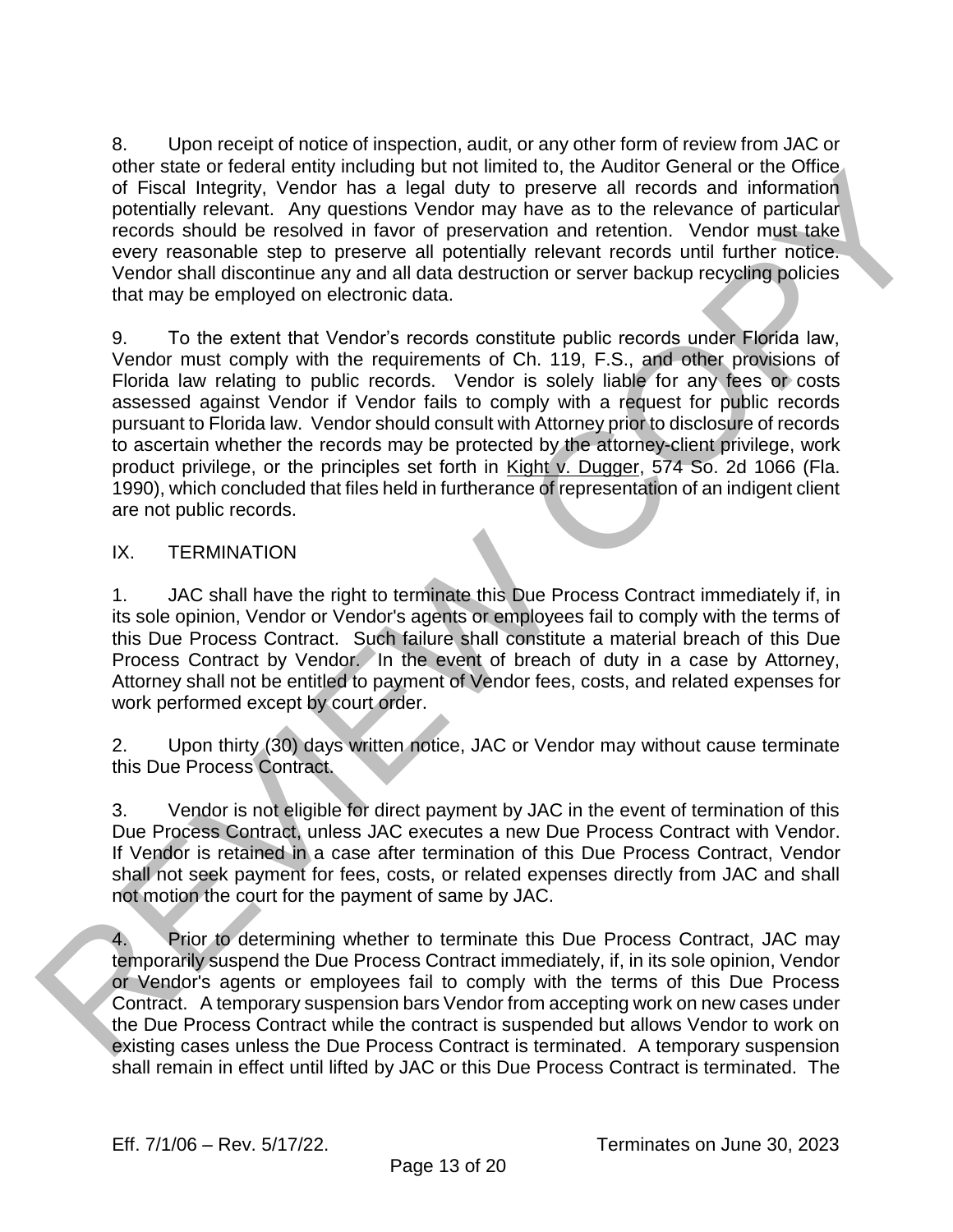decision to temporarily suspend the Due Process Contract shall in no way bar JAC from deciding to terminate the contract for the conduct resulting in the temporary suspension.

5. Notice of suspension or termination of this Due Process Contract must be in writing and sent via email to the email address(es) designated pursuant to this contract.

6. If a chief judge or other applicable local authority suspends Vendor, JAC shall suspend this Due Process Contract for the applicable circuit(s). Vendor is not eligible for direct payment of fees, costs, and related expenses by JAC during the period of suspension.

## X. NO WAIVER/GOVERNING LAW

1. No waiver by either party of any existing default by the other party shall be deemed to waive any subsequent default. All rights hereunder are cumulative, not alternative, and are in addition to any other rights given by law. The validity, construction, and interpretation of this Due Process Contract shall be governed by the laws of the State of Florida and the Florida Constitution.

2. The delay or failure by JAC to exercise or enforce any of its rights under the Due Process Contract shall not constitute or be deemed a waiver of JAC's right thereafter to enforce those rights, nor shall any single or partial exercise of any such right preclude any other or further exercise thereof or the exercise of any other right.

3. Any action arising over any dispute over performance or other terms of this Due Process Contract may only be maintained in the Florida state courts. Venue for all equitable or legal actions arising from or related to this Due Process Contract wherein JAC or the State of Florida is a named party shall be in the appropriate state court in Leon County, Florida. The parties waive any right to jury trial.

4. For purpose of the applicable statute of limitation under general law, any cause of action for compensation in relation to attorney fees, due process costs, or related expenses for a court-appointed case accrues on the date the case reached final disposition notwithstanding any appeals. For purposes of this paragraph final disposition means:

a. At the trial court level, the court has entered a final appealable judgment, unless rendition of judgment is stayed by the filing of a timely motion for rehearing, motion to withdraw plea, motion for a new trial, or other motion that stays rendition for appellate purposes. The filing of a notice of appeal does not stay the time for submission of an intended billing. If rendition of judgment is stayed by the filing of a timely motion, the case will be deemed to have reached disposition on the date of the resolution of the motion. S. Notice of ausperation or termination of this Due Process Contract must be in writing<br>and solity dia email and the the mail addressingly designated pursuant to this contract. A/C enall<br>6. If a chief judge or other appli

b. At the appellate court level, that the court has issued its mandate.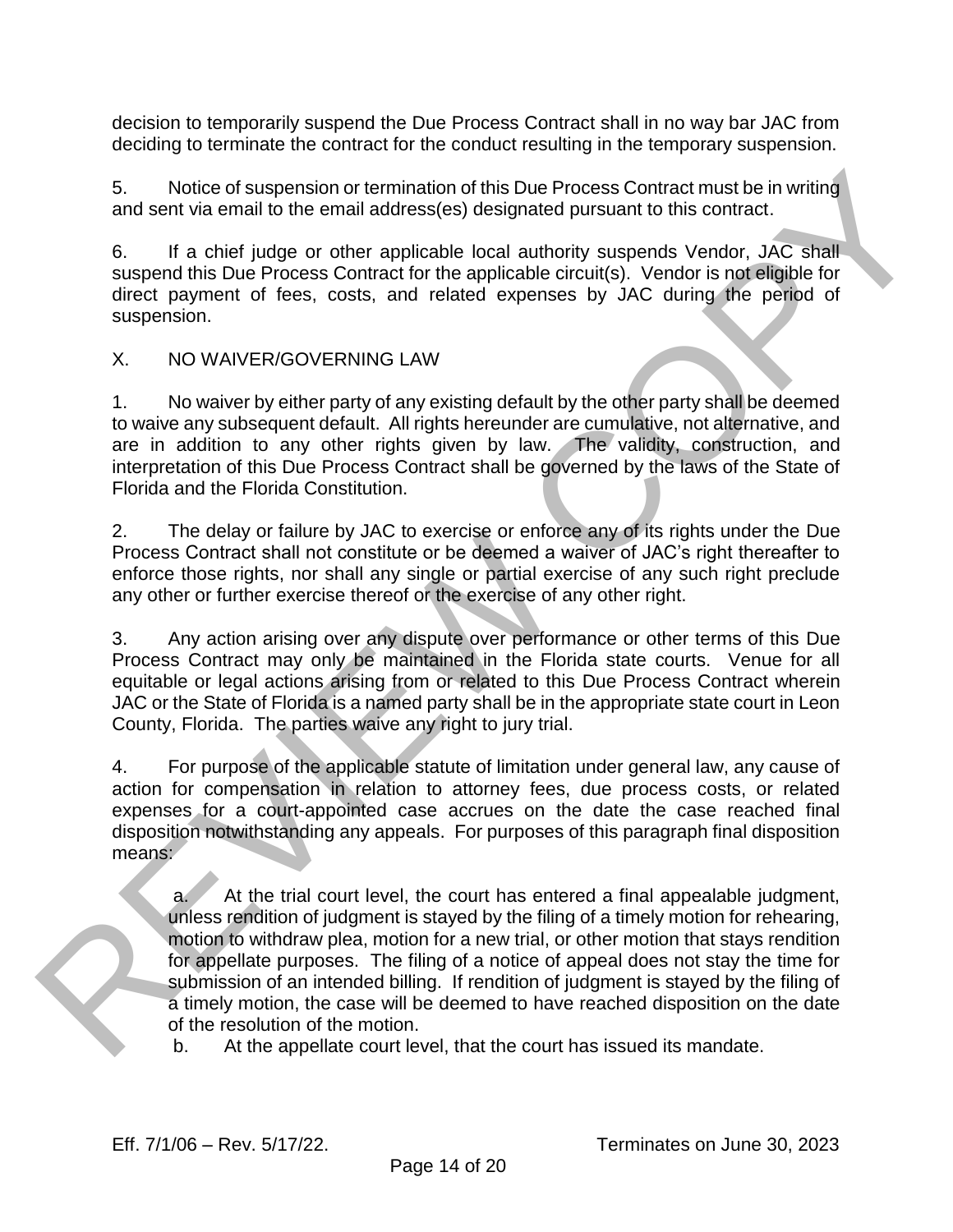5. Vendor waives the right to seek compensation in relation to due process costs once the statute of limitation has expired.

#### XI. SEVERABILITY

The terms and conditions of this Due Process Contract shall be deemed to be severable. If any clause, term, or condition herein shall be held to be illegal or void, such determination shall not affect the validity or legality of the remaining terms and conditions. If a court deems any provision of the Due Process Contract void or unenforceable, that provision shall be enforced only to the extent that it is not in violation of the law. Notwithstanding any such determination, this Due Process Contract shall continue in full force and effect unless a particular clause, term, or condition held to be illegal or void renders the balance of the Due Process Contract impossible to perform.

#### XII. AMENDMENT OF CONTRACT

This Due Process Contract expresses the understandings of the parties concerning all matters covered. No changes or additions to this Due Process Contract or the terms of this Due Process Contract, whether by written or verbal understanding of the parties, their officers, agents, or employees, shall be valid unless in the form of a written amendment executed by the parties.

#### XIII. MISCELLANEOUS PROVISIONS

1. Vendor shall affix Attorney's name, bar number, and case number on all case related communications addressed to JAC.

2. Vendor shall keep JAC informed at all times of Vendor's current name, address, telephone and facsimile numbers, email address, and tax identification number. Notification of changes shall be provided in writing to JAC.

3. Vendor shall maintain sufficient internet capability, including an email account, to communicate with JAC under this Due Process Contract. Vendor agrees to accept communications including billing audit deficiency notices and Letter of Objections or No Objection via email.

4. Vendor shall participate in a direct-deposit program under which Vendor authorizes the transfer of funds electronically to an account in Vendor's name at a federal-chartered or state-chartered financial institution. If Vendor seeks an exemption from this provision, Vendor must submit in writing a request for exemption specifically delineating why Vendor cannot comply with this provision. JAC may exempt Vendor from compliance with this provision only if JAC determines that participation in a direct-deposit program creates a financial hardship for Vendor. Participation in a direct-deposit program is not required if Vendor is executing this Due Process Contract for purposes of receiving compensation XI. SEVERABILITY<br>
The terms and conditions of this Due Process Contract shall be deemed to be severable.<br>
If any clause, term, or condition herein shall be held to be lilegal or vold. such<br>
determinant shall on all collar in a single case.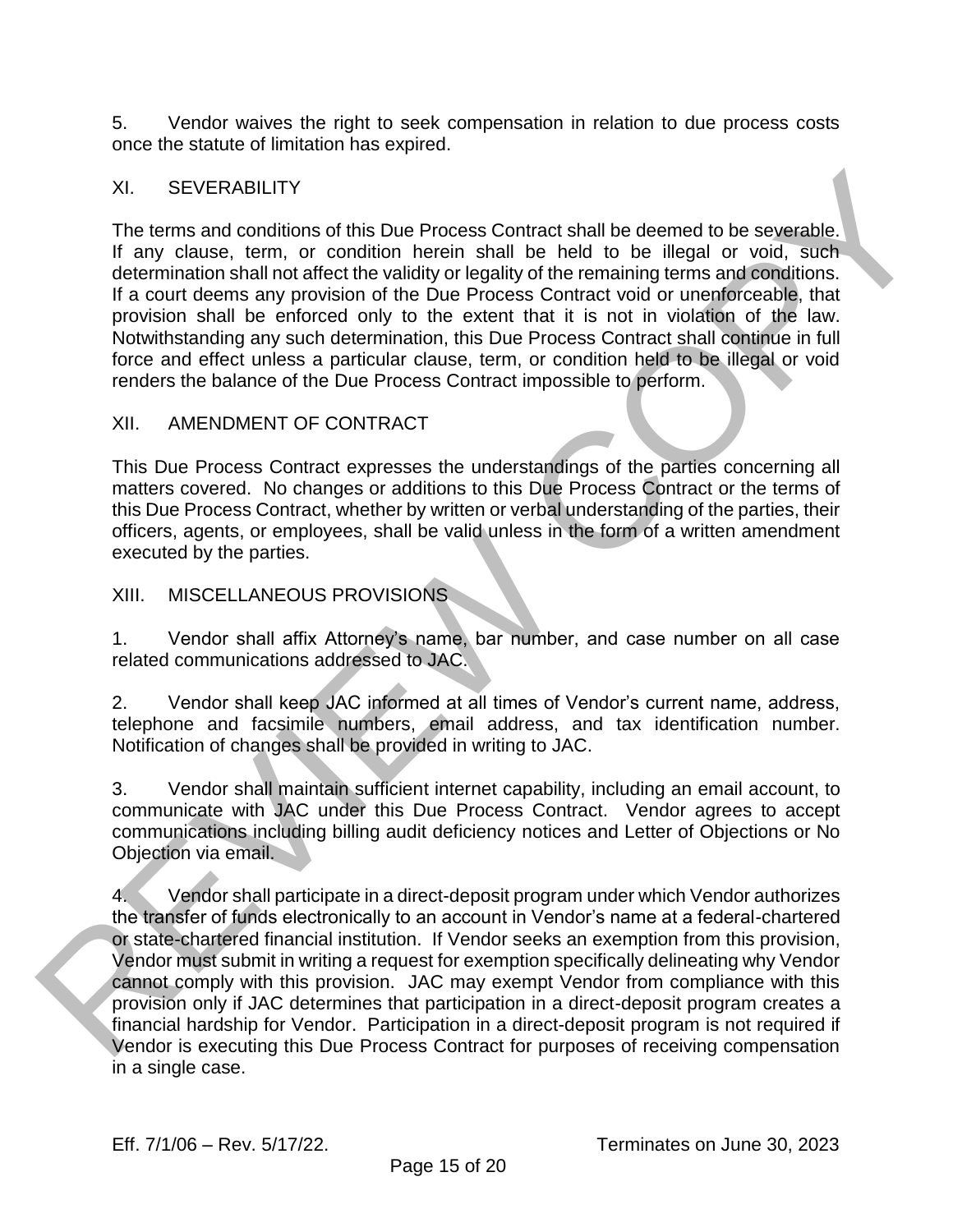5. To obtain reimbursement for travel expenses for Vendor or witnesses, Attorney and Vendor must follow the requirements set forth in s. 112.061, F.S.; the Department of Financial Services (DFS) Regulations; and JAC Policies and Procedures. JAC's specific travel procedures are posted on the JAC's website, and Vendor shall abide by these procedures. Vendor may bill only for authorized travel expenses. Attorney must obtain a court order identifying the approved traveler and the purpose of the travel. If any hotel rate will exceed \$150 per night, Attorney shall include the hotel rate in the motion seeking authorization for travel expenses. Any time spent making travel arrangements and preparing travel vouchers is considered clerical work and is therefore not billable. Attorney and Vendor must submit a completed DFS approved travel voucher with any request for reimbursement for travel expenses including, but not limited to, any request for reimbursement for mileage. When authorized, mileage will only be reimbursed for distances exceeding fifty (50) miles one way. Reimbursement for mileage is limited to actual mileage traveled using a personal vehicle. JAC reimburses for the actual mileage incurred during a trip. When Vendor travels on multiple cases, the total amount of mileage billed across those cases cannot exceed the actual distance traveled. Vendor cannot seek reimbursement for the same mileage traveled in more than one case. Mileage must be apportioned appropriately so that Vendor receives compensation for the actual mileage traveled using a personal vehicle. Failure to submit a properly completed travel voucher constitutes a waiver of any right to obtain travel expenses. Financial Services (Urs) regulations: and JAC and the distance interventients. All services are positive to the distance and Pondor stati about process and process when the process of the propertient of the properties are

6. In dealing with JAC and its staff, Vendor and Vendor's staff or representatives shall act in a professional and respectful manner. Behaviors that contribute to a hostile, humiliating, or intimidating work environment, including sexual harassment, bullying, and abusive language or behavior, are unacceptable.

7. JAC maintains a searchable database on its website listing due process vendors with current Due Process Contracts with JAC. JAC does not verify the professional qualifications of these due process vendors. Inclusion or removal of a due process vendor from this database is at the sole discretion of JAC. If Vendor's place of business is located outside the State of Florida, Vendor shall be ineligible for inclusion in this database. If Vendor lists a Florida address to allow for inclusion in this database, Vendor waives reimbursement for any travel expenses or travel time to travel to Florida.

8. Authorization for out-of-state experts or mitigation specialists is contingent upon a finding that no such providers with appropriate skills or expertise are available, first, in the county in which the case was filed and, second, in any other county in the State of Florida. An order authorizing the employment of an out-of-state vendor must be in writing and contain specific findings regarding the unavailability of a qualified in-state expert or mitigation specialist. Vendor waives reimbursement for any travel expenses or travel time to travel to Florida in the absence of an order with these findings.

9. JAC shall not be responsible for delay resulting from its failure to perform if neither the fault nor the negligence of JAC or its employees or agents contributed to the delay and the delay is due directly to acts of God, wars, acts of public enemies, strikes, fires, floods, or other similar cause wholly beyond JAC's control. In case of any delay JAC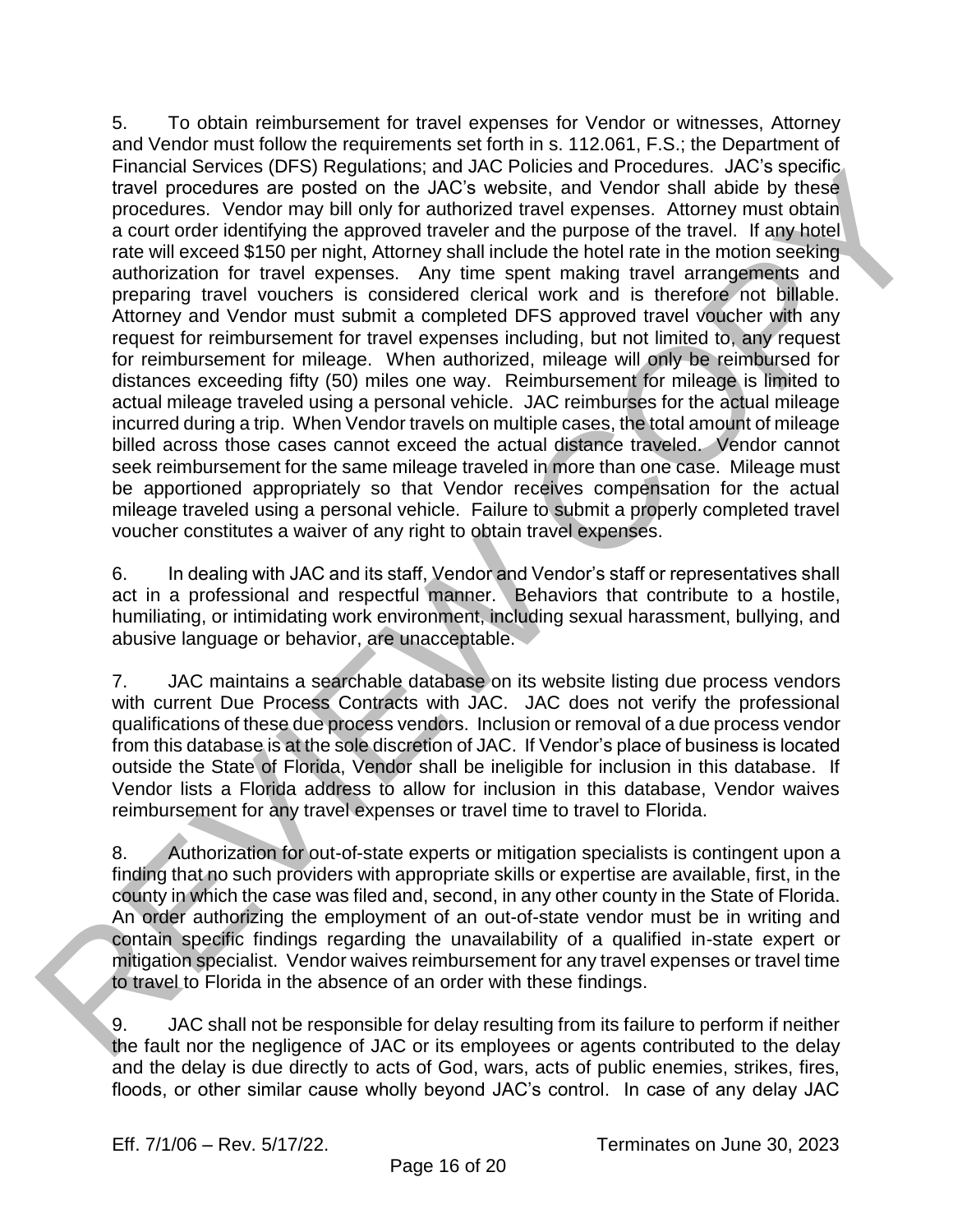believes is excusable, JAC shall notify Attorneys and Due Process Vendors in writing of the delay or potential delay and describe the cause of the delay either (1) within ten (10) days after the cause that creates or will create the delay first arose, if JAC could reasonably foresee that a delay could occur as a result, or (2) if delay is not reasonably foreseeable, within five (5) days after the date JAC first had reason to believe that a delay could result. Such notice shall be posted on JAC's website.

10. If an officer, employee, or agent of JAC solicits anything of value from Vendor, including a gift, loan, reward, promise of future employment, favor, or service, Vendor shall notify JAC immediately. JAC maintains a TIPS FORM on its website, which can be used anonymously, through which Vendor may notify JAC. JAC's TIPS FORM is currently located at:

## https://www.justiceadmin.org/contact/emailjac.aspx?ToName=JAC%20Tips.

A person who, in good faith, reports wrongful activity meeting the provisions of s. 112.3187, F.S. (Whistle-blower's Act), is protected against retaliation for making such a report. The law also provides for the individual's identity to remain confidential. Regardless as to whether the provisions of the Whistle-blower's Act are met, it is a violation of JAC employment policy for any employee to retaliate against a person for reporting, in good faith, allegations of wrongdoing, or participating in the investigation of such allegations. anel the cause hat reades for the create to each will create the causar and constrained to the action of the constrained to the particle create that it is not the constrained to the constrained to the constrained to the co

#### XIV. ELECTRONIC SIGNATURES

As authorized by s. 668.004, F.S., the Due Process Contract shall be executed through electronic signatures. JAC and Vendor understand and acknowledge that electronic signatures will be used to sign the Due Process Contract and shall have the same force and effect as a written signature.

## XV. ENTIRE CONTRACT

1. This Due Process Contract supersedes all prior negotiations, correspondence, conversations, agreements or contracts, or understandings applicable to the matters contained herein and the parties agree that there are no commitments, agreements, contracts, or understandings concerning the subject matter of this Due Process Contract that are not contained in this document. Accordingly, it is agreed that no deviation from the terms of this Due Process Contract shall be predicated upon any prior representations, agreement or contracts, whether oral or written.

2. The Due Process Contract contains all the terms and conditions agreed upon by the parties, which terms and conditions shall govern all transactions between JAC and Vendor. The Due Process Contract may only be modified or amended upon mutual written agreement of JAC and Vendor. No oral agreements or representations shall be valid or binding upon JAC or Vendor.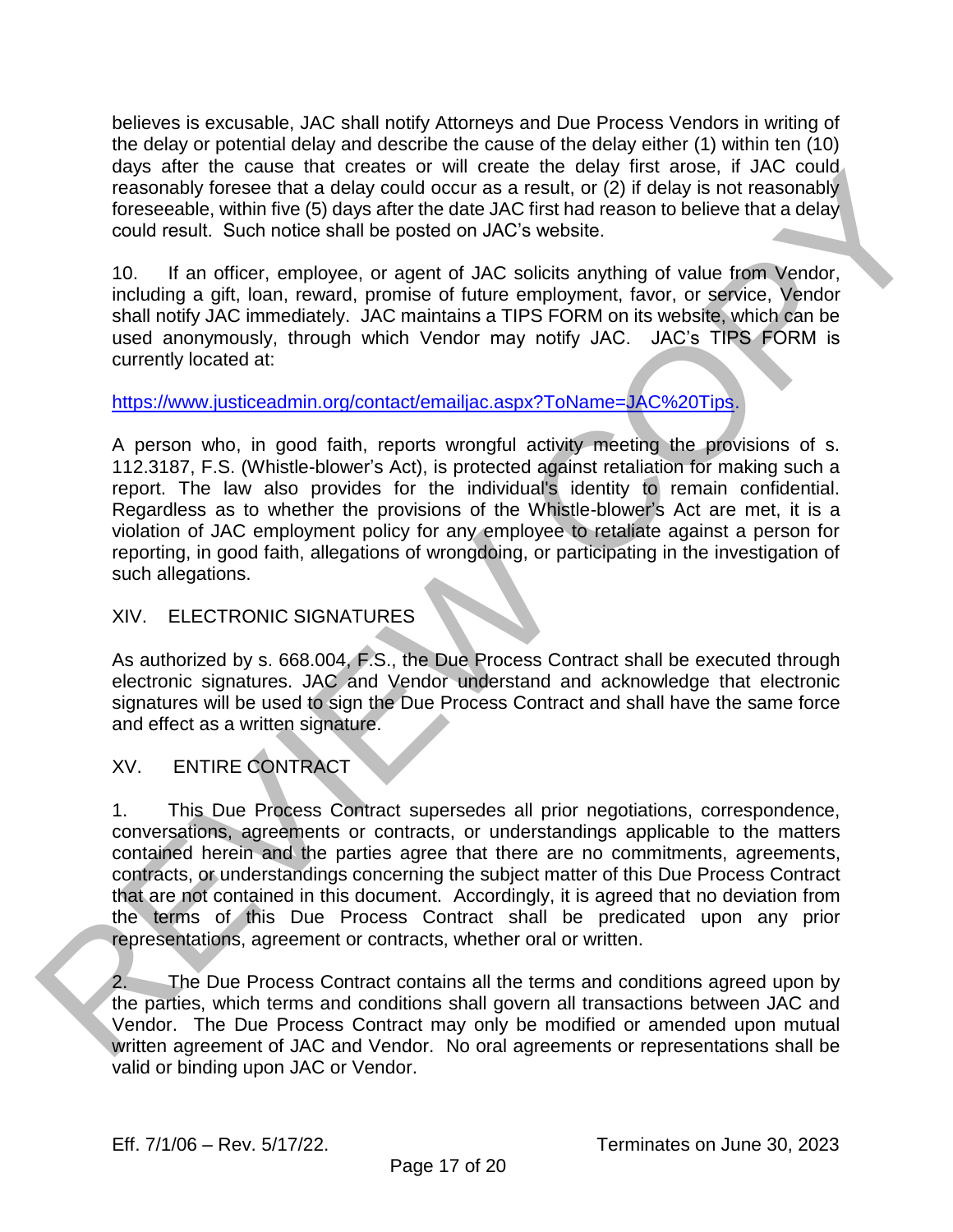XVI. THIS DUE PROCESS CONTRACT CONSTITUTES A UNIFORM STATEWIDE CONTRACT PROMULGATED BY JAC PURSUANT TO S. 27.40, F.S. THIS DUE PROCESS CONTRACT MAY NOT BE ALTERED, MODIFIED, OR AMENDED EXCEPT THROUGH A SEPARATE CONTRACT EXECUTED BY VENDOR AND AN AUTHORIZED REPRESENTATIVE OF JAC. IF ANY TERM OF THIS DUE PROCESS CONTRACT IS ALTERED, MODIFIED, AMENDED, OR OTHERWISE CHANGED TO DEVIATE FROM THE TERMS OF THE UNIFORM STATEWIDE CONTRACT PROMULGATED BY JAC, THEN THIS DUE PROCESS CONTRACT IS VOID AB INITIO IN ITS ENTIRETY NOTWITHSTANDING ANY EXECUTION BY AN AUTHORIZED REPRESENTATIVE OF JAC. ALTERATIONS, MODIFICATIONS, OR AMENDMENTS INCLUDE ANY HANDWRITTEN OR TYPOGRAPHICAL CHANGE OR DEVIATION OF ANY OF THE TERMS OF THE UNIFORM STATEWIDE CONTRACT. PERFORMANCE BY JAC UNDER THIS DUE PROCESS CONTRACT SHALL UNDER NO CIRCUMSTANCES WAIVE THIS PROVISION. PROCESS CONTRACT MAY NOT BE ALTERED, MODIFIED, OR MINENDED EXCEPT THROUGH A SEPARATE CONTRACT EXECUTED BY VENDOR AND AN<br>AUTHORIZED REPRESENTATIVE OF LAC. IF ANY TERM OF THIS DUE PROCESS<br>CONTRACT IS ALTERED. MODIFIED, AMEND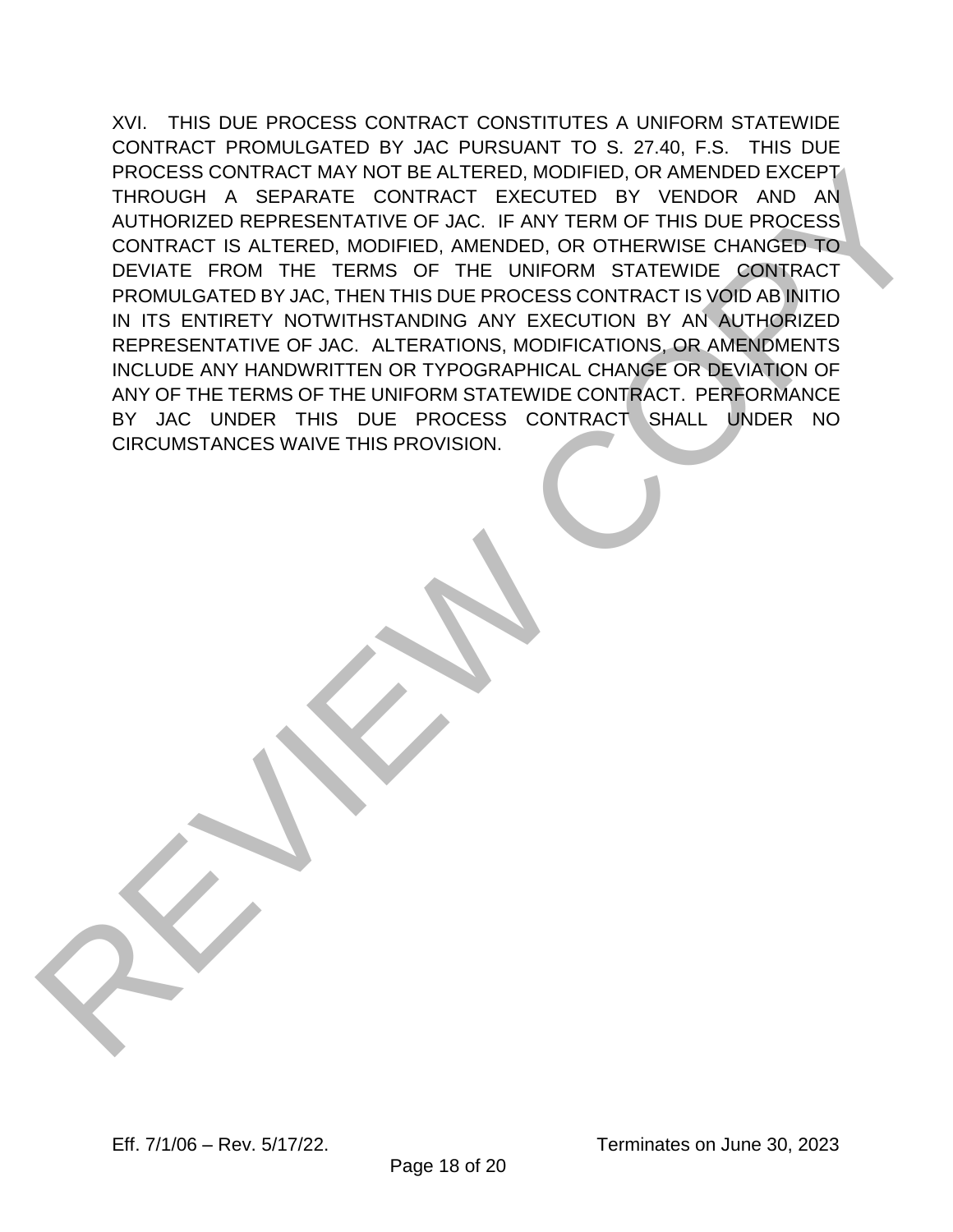**Vendor has registered for Electronic Funds Transfer/Direct Deposit with the Department of Financial Services, or has requested an exemption from JAC for purposes of compensation in a single case.**

 **I am not a member of a State of Florida administered retirement plan through the Florida Retirement System (FRS).**

 **I am a member of a State of Florida administered retirement plan through the Florida Retirement System (FRS) and I certify that I have submitted the Florida Retirement System (FRS) - Certification Form available at https://www.myfrs.com/pdf/forms/cert.pdf.** 

 **Please check the box if ANY contact information below has changed. Professional License Number(s):**

**\_\_\_\_\_\_\_\_\_\_\_\_\_\_\_\_\_\_\_\_\_\_\_\_\_\_\_\_\_\_\_\_\_\_\_\_\_\_\_ \_\_\_\_\_\_\_\_\_\_\_\_\_\_\_\_\_\_\_\_\_\_\_\_\_\_\_\_\_\_\_\_\_\_\_\_\_\_\_ \_\_\_\_\_\_\_\_\_\_\_\_\_\_\_\_\_\_\_\_\_\_\_\_\_\_\_\_\_\_\_\_\_\_\_\_\_\_\_**

 **Vendor hereby certifies that a Substitute Form W-9 has been submitted to the Florida Department of Financial Services**. All vendors obtaining payment from JAC are required to submit their Substitute Form W-9 on DFS' Vendor Website at https://flvendor.myfloridacfo.com.

 **Vendor shall comply with the requirements of Paragraph VIII of the Due Process Contract regarding retention and provision to JAC of contemporaneous detailed records.**

 **Vendor certifies Vendor shall track hours billed or to be billed across all cases and shall report on invoices when a single person employed by Vendor has billed or will bill for more than 10 hours on a single date or more than 50 hours in a calendar week across all cases.** System (FRS) and certifics the the contract the <u>Franchise Copy</u> service is the animal of the basis of the contract the contract in the contract of the contract in the contract of the contract of the contract of the contr

 **By signing this contract, Vendor certifies that Vendor has read, understands, and agrees to comply with the terms and conditions of the Due Process Contract.**

**Vendor**: **XXXXXXXXXXXXXXXXXXXXXXXXXXX Legal Entity/Company Name**

**Sole Proprietor/Principal Owner**

#### **XXXXXXXXXXXXXXXXXXXXXXXXXXXXXXXXXXXXX**

Signature – **Please execute with the name of the individual authorized to sign on behalf of the company/vendor. Not the company name.**

Type Name of Individual signing on behalf of Vendor Date

 $\qquad \qquad \qquad \qquad \qquad \qquad$ 

Email Address

 $\qquad \qquad \qquad \qquad \qquad \qquad \qquad \qquad$ Telephone Number

 $\mathcal{L}=\mathcal{L}=\mathcal{L}=\mathcal{L}=\mathcal{L}=\mathcal{L}=\mathcal{L}=\mathcal{L}=\mathcal{L}=\mathcal{L}=\mathcal{L}=\mathcal{L}=\mathcal{L}=\mathcal{L}=\mathcal{L}=\mathcal{L}=\mathcal{L}=\mathcal{L}=\mathcal{L}=\mathcal{L}=\mathcal{L}=\mathcal{L}=\mathcal{L}=\mathcal{L}=\mathcal{L}=\mathcal{L}=\mathcal{L}=\mathcal{L}=\mathcal{L}=\mathcal{L}=\mathcal{L}=\mathcal{L}=\mathcal{L}=\mathcal{L}=\mathcal{L}=\mathcal{L}=\mathcal{$ Facsimile Number

Payment by JAC under this Due Process Contract may only be made to Vendor or the Legal Entity to whom Vendor is associated. Vendor designates that payment by JAC under this Due Process Contract shall be made to:

> Name (Vendor or Legal Entity) Federal Employer Identification Number\*

#### \**A DFS SUBSTITUTE FORM W-9 FOR THE PAYEE MUST BE ON FILE WITH DFS.*

STATE OF FLORIDA, JUSTICE ADMINISTRATIVE COMMISSION

**XXXXXXXXXXXXXXXXXXXXXXXXXXXX XXXXXXXXXXXXXXXXXXXXXXXXX** Alton L. "Rip" Colvin, Jr. **Example 20 and Conventional** Executive Director

Eff. 7/1/06 – Rev. 5/17/22. Terminates on June 30, 2023

Page 19 of 20

**XXXXXXXXXXXXXXXXXXXXXXXXXXX***\_* **XXXXXXXXXXXXXXXXXXXXXXXXXXXXXX**

**MAILING ADDRESS: REMITTANCE ADDRESS:**

(If different from Mailing Address)

\_\_\_\_\_\_\_\_\_\_\_\_\_\_\_\_\_\_\_\_\_\_\_\_\_\_\_\_\_\_\_\_\_\_\_\_ \_\_\_\_\_\_\_\_\_\_\_\_\_\_\_\_\_\_\_\_\_\_\_\_\_\_\_\_\_\_\_\_\_ Street Address or P.O. Box Remittance Street Address or P.O. Box

 $\overline{\phantom{a}}$  ,  $\overline{\phantom{a}}$  ,  $\overline{\phantom{a}}$  ,  $\overline{\phantom{a}}$  ,  $\overline{\phantom{a}}$  ,  $\overline{\phantom{a}}$  ,  $\overline{\phantom{a}}$  ,  $\overline{\phantom{a}}$  ,  $\overline{\phantom{a}}$  ,  $\overline{\phantom{a}}$  ,  $\overline{\phantom{a}}$  ,  $\overline{\phantom{a}}$  ,  $\overline{\phantom{a}}$  ,  $\overline{\phantom{a}}$  ,  $\overline{\phantom{a}}$  ,  $\overline{\phantom{a}}$ City, State, and Zip Code Remittance City, State, and Zip Code